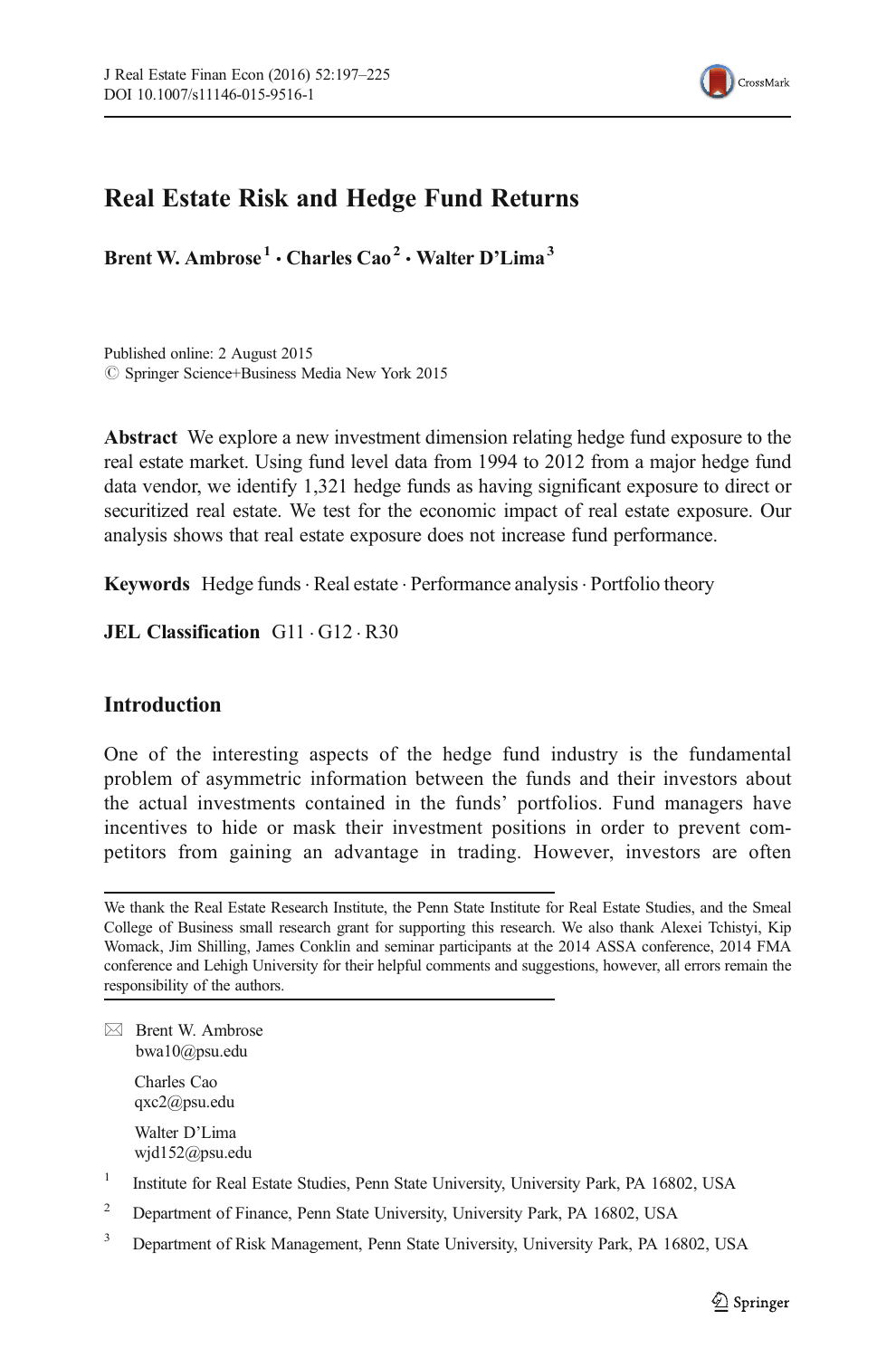reluctant to invest without information about how the manager plans to deploy their funds. Thus, hedge fund managers often provide minimal information about their investment allocations and positions by utilizing generic "strategy" descriptions. Furthermore, the hedge fund industry has created a number of strategy classifications with corresponding indexes in an effort to help investors evaluate and benchmark manager performance.

As a result, a large literature has developed surrounding the analysis of hedge funds with respect to these various strategy descriptions and investment styles. Traditionally, researchers focus on developing factor models as a means of exploring the return variability of hedge funds in order to understand their risk-reward relation. For example, early work by Fung and Hsieh ([1997,](#page-28-0) [2001\)](#page-28-0) and Agarwal and Naik [\(2004](#page-28-0)) incorporated option market factors into the traditional multi-factor model to explore the sensitivity of hedge fund returns to dynamic risk.

Although the standard hedge fund strategy classifications include broad asset classes (such as fixed income or equities), interestingly, real estate is not listed as one of the common hedge fund investment strategies and to date, most studies have not examined whether a market-wide real estate risk factor exists. Yet, U.S. commercial real estate is a significant asset class valued at approximately \$11.5 trillion as of the end of  $2009$ .<sup>1</sup> In comparison, the value of all publicly traded equity shares at the end of 2009 was approximately \$15.1 trillion.<sup>2</sup> As a result, real estate is often touted as having significant benefits for portfolio diversification and inflation hedging purposes. $3$ 

Given the size of the real estate market, its performance during the previous decade, and the low historical correlations of real estate assets with other investments, a natural question is whether hedge funds invest in real estate assets and if so, do these investments give fund managers a performance edge. To address these questions, we develop an empirical method that identifies funds with significant exposure to the real estate market, either direct investment as captured by the NCREIF NPI or indirect real estate investment as captured by sensitivity to real estate investment trusts as measured by the National Association of Real Estate Investment Trusts (NAREIT) index. Our

 $\frac{1}{1}$  See Florance et al. [\(2010\)](#page-28-0) for a detailed estimation of the value of total U.S. commercial real estate property.<br><sup>2</sup> CIA *The World Factbook*, https://www.cia.gov/library/publications/the-world-factbook/geos/us.

benefits in the context of modern portfolio theory through the correlation between real estate investments and other asset classes. In addition, Sirmans and Sirmans [\(1987\)](#page-28-0), Liu, et al. ([1990](#page-28-0)), Chan et al. ([1990](#page-28-0)), Webb et al. ([1992\)](#page-28-0), Grauer and Hakansson [\(1995](#page-28-0)), and Peterson and Hsieh [\(1997](#page-28-0)) among many provide evidence on the role of real estate in asset allocation and modern portfolio theory. In addition, real estate investments during the previous decade significantly outperformed broader stock market indexes. For example, over the period from 2000 to 2010, real estate investment trusts (REITs) had a compound annual total return of 10.6% compared to a -0.95% compound annual total return for the S&P500 (See The Role of Real Estate in Weathering the Storm, National Association of Real Estate Investment Trusts: [http://www.reit.com/DataAndResearch/](http://www.reit.com/DataAndResearch/ResearchResources/%7E/media/PDFs/Weathering-The-Storm-Special-Report-2012.ashx) [ResearchResources/~/media/PDFs/Weathering-The-Storm-Special-Report-2012.ashx\)](http://www.reit.com/DataAndResearch/ResearchResources/%7E/media/PDFs/Weathering-The-Storm-Special-Report-2012.ashx). Figure [1](#page-2-0) shows the performance of an equally-weighted hedge fund index across all strategies (available from TASS), the National Association of Real Estate Investment Trusts (NAREIT) index and the CRSP value-weighted market index over the period from 1994 to 2012. The figure shows that even with the significant REIT correction in 2009, the cumulative performance of securitized real estate outperforms the general hedge fund index and the broader stock market indexes. Furthermore, comparing the returns on the generic hedge fund index with the returns on the National Council of Real Estate Fiduciaries property index (NCREIF NPI) indicates a low level of correlation.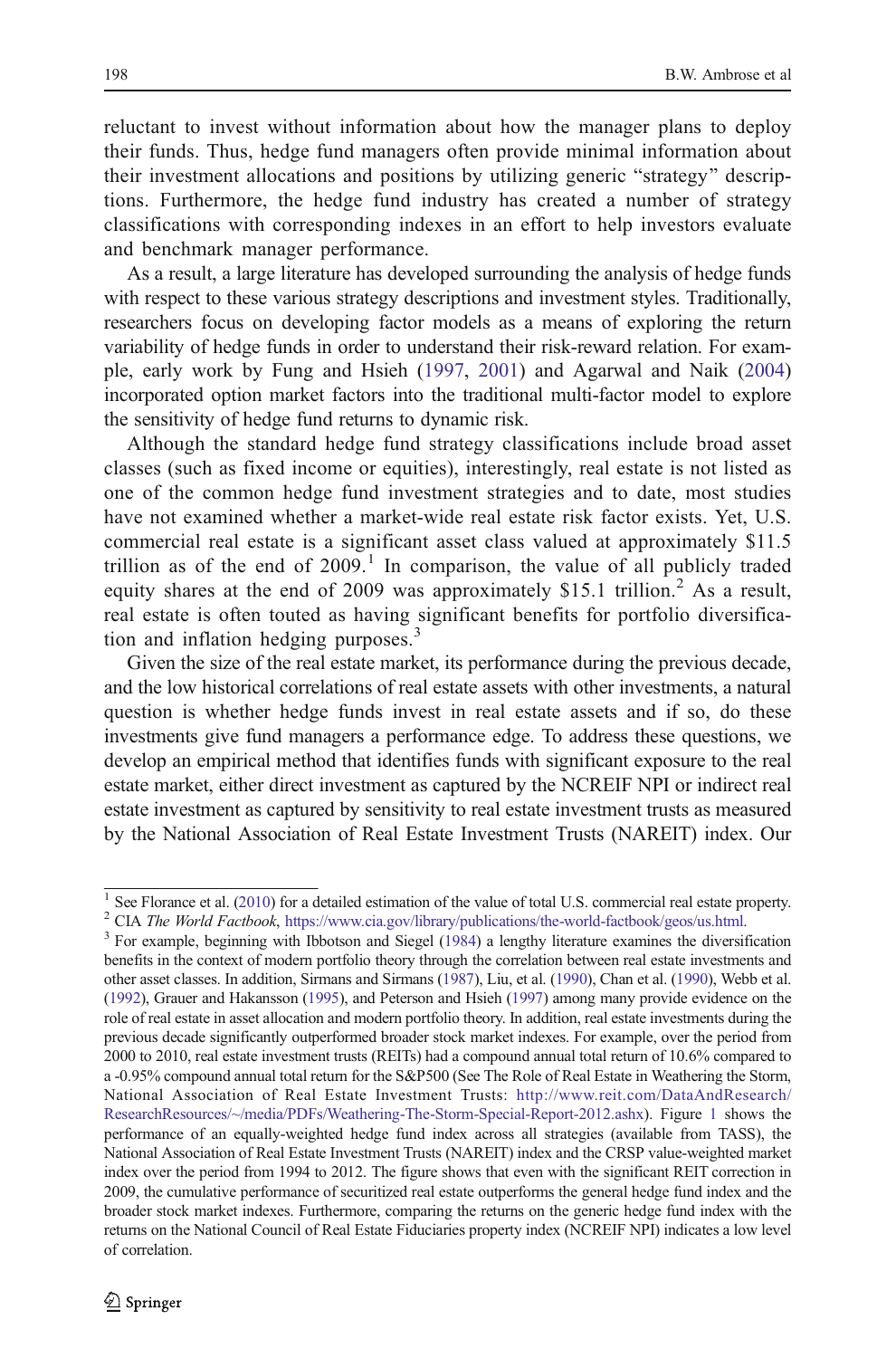<span id="page-2-0"></span>

Fig. 1 Performance of the NAREIT, CRSP market and Hedge fund index. This figure contrasts the cumulative return of the National Association of Real Estate Investment Trusts (NAREIT) index with the performance of the CRSP value weighted market index and a general hedge fund index across diversified strategies. The sample period is from 1994 to 2012

empirical strategy finds that between 1994 and 2012, 1,321 out of 3,669 funds had significant exposure to real estate assets. Using the bootstrap methodology of Kosowki et al. ([2006\)](#page-28-0) and Kosowski et al. ([2007\)](#page-28-0), we account for non-normality, heteroskedasticity, and serial correlation to confirm our initial assignments. We then investigate the characteristics of funds based on their real estate exposures. First, we control for various risk characteristics to ensure comparison across funds that differ only through varying levels of real estate exposure. Through a normed distance based matching algorithm we identify matched real estate and non-real estate hedge funds that have differential real estate risk exposure but otherwise similar risk characteristics. As a result, any difference between funds with and without real estate exposure can be attributed to the level of real estate risk. We show that funds without real estate exposure are systematically clustered into Emerging Markets, Event Driven, Fixed Income Arbitrage and Managed Futures investment strategies while funds with real estate exposure are not concentrated in any specific strategy classification.

Next, our results indicate that funds with significant real estate exposure have lower minimum investment requirements, lower leverage, and higher high water mark levels. Also, when compared to hedge funds that have exposure to securitized real estate, funds that have exposure to the direct real estate market have lower minimum investment requirements, higher leverage, longer redemption periods, and lower high water marks. These results are consistent with the theory that fund governance structures actively impact individual fund investment allocations. Finally, we evaluate fund performance and find that funds with significant real estate exposure do not contribute to fund performance.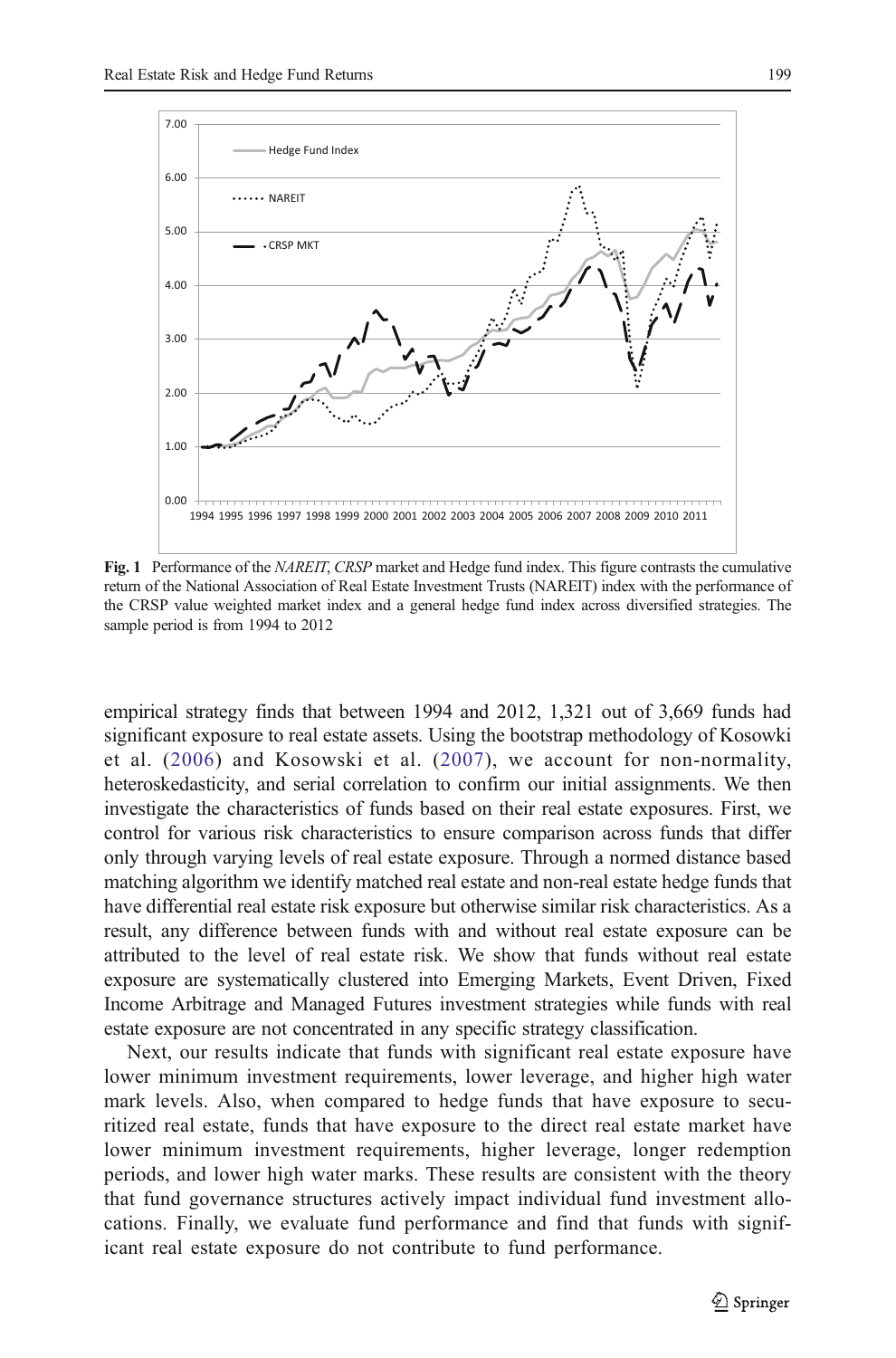Our results on hedge fund performance and real estate exposure stand in contrast to recent studies examining the performance of alternative investment vehicles. For example, Chung et al. ([2012\)](#page-28-0) provide interesting performance benchmarks for private equity funds in their study of management compensation. They report that private equity buyout, venture capital, and real estate funds in their sample generated average annual internal rates of return (IRR) of 16.5, 14.1, and 14.6 %, respectively over the period from 1969 to  $2009<sup>4</sup>$ . In contrast, we find that our empirically identified hedge funds with real estate exposure had mean annual returns of 5.4 % while hedge funds without real estate exposure had annual returns of 7.9 %. Thus, while real estate related hedge funds have lower returns than non-real estate related hedge funds, which mirrors the difference between private equity buyout and private equity real estate funds, hedge fund return levels are lower than private equity fund returns. However, a variety of factors may account for the differences observed between hedge fund and private equity returns. First, private equity funds and hedge funds differ in their underlying investment opportunity sets. Specifically, private equity funds focus on private firms and target long term strategies that are based on relatively illiquid investor mandates. Private equity funds often specialize in leveraged buyout transactions or redevelopment of distressed real estate assets; strategies that require significant active management in the operational details of the asset. In contrast, hedge funds normally invest in traded assets through a range of investment strategies and do not engage in active operational management at the firm or asset level. Second, the various investment strategies employed by hedge funds, such as long-short, may dampen their return volatility. In addition, a number of studies have focused on factors unique to hedge funds to explain differences in their performance. For example, Aragon ([2007](#page-28-0)) presents evidence that suggests that differences in hedge fund share restrictions may result in efficiency gains through an illiquidity constraint while Agarwal et al. ([2009](#page-28-0)) note that differences in managerial incentives can account for differences in hedge fund performance. Third, differences in the methodologies used in measuring private equity IRRs reported in Chung et al. [\(2012\)](#page-28-0) and hedge fund returns in our sample could also account for differences in the reported return  $levels.<sup>5</sup>$ 

Our paper proceeds as follows: Section [2](#page-4-0) discusses the hedge fund data and Section [3](#page-5-0) describes the empirical methodology for identifying funds with real estate exposure. In Section [4](#page-9-0), through an individual fund level and index level analysis we examine the robustness of the real estate factor methodology in successfully measuring risk from the real estate market. We then proceed to examine the characteristics of funds that have

<sup>&</sup>lt;sup>4</sup> The dataset in Chung, et al. ([2012](#page-28-0)) consists of private equity funds in existence over the period from 1969 to 2009. However, they note that over 90% of their funds come from the 1990 to 2005 subperiod.

 $<sup>5</sup>$  The private equity returns reported in Chung et al. [\(2012\)](#page-28-0) are based on the fund's ultimate performance, after</sup> the private equity fund is liquidated. In contrast, our hedge fund returns are based on quarterly filings on the performance of the investments held in the hedge fund portfolio. Thus, our hedge fund return is more closely associated with the "interim IRR" discussed in Chung et al [\(2012\)](#page-28-0). For real estate investments, the differences between "interim IRR" and final IRR can be substantial as Chung et al  $(2012)$  note that the correlation between interim and final IRRs for real estate private equity funds is only 0.228, versus 0.618 for venture capital private equity funds.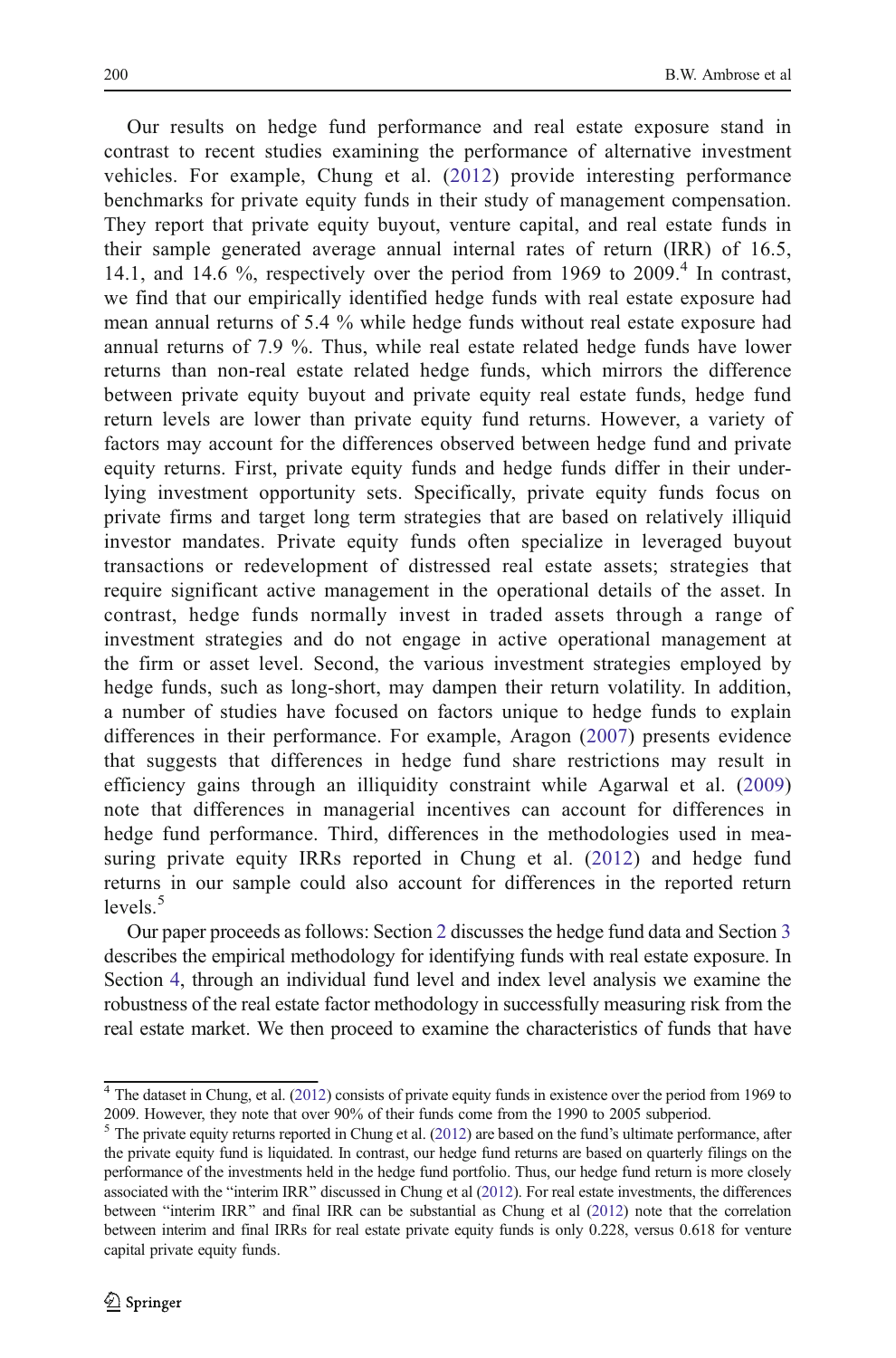<span id="page-4-0"></span>real estate exposure and finally provide evidence concerning the performance of funds with and without real estate exposure.

# Data

We identify hedge funds that follow a real estate investment strategy using hedge fund information contained in the Lipper TASS database over the period from 1994 to 2012. The TASS database tracks hedge funds that are operating (or "Live") as well as funds that no longer report (or "Graveyard"). By reporting on both operating and dead funds, TASS mitigates the survivorship bias. The TASS database allows us to track the monthly returns on funds net of all fees (management, incentive and other expenses). We focus on the period from January 1994 onwards to mitigate the effect of survivorship bias. Furthermore, to account for backfill and selection bias we exclude fund data within the first 24 months of the fund's introduction to the database. To ensure meaningful analysis we also exclude funds that have less than 24 quarters of return observations. Thus, our final sample comprises 3,669 funds.

TASS classifies individual hedge funds into eleven strategy categories: convertible arbitrage, dedicated short bias, emerging markets, equity market neutral, event driven, fixed income arbitrage, fund of funds, global macro, long-short equity, managed futures, and multi-strategy. <sup>6</sup> We retain the category "fund-of-funds" in the analysis since they are possible targets of investment by real estate hedge funds. Figure [2](#page-5-0) plots the frequency distribution of hedge funds within each of these strategies. Interestingly, the most common investment strategy by far is the fund-of-funds followed by the long/ short equity hedge strategy.

In addition to individual fund level investment strategy data, TASS reports individual fund characteristics. TASS reports each fund's minimum investment requirement, management and performance fees, high water mark, average and maximum leverage utilized, and whether the fund's principal has personal capital invested. Furthermore, TASS reports on any lockup and redemption period mandates allowing one to infer the fund's liquidity position. For funds that use leverage, TASS further reports the use of futures, derivatives, margin borrowing, or foreign exchange credit. Finally, the TASS database contains a detailed description of each individual fund's investment strategy. Overall, the dataset provides a unique snapshot of the net-of-fee performance and characteristics of hedge funds that invest in a range of diverse strategies.

While the strategy categorizations employed by TASS are relatively broad and cover a variety of investment alternatives, TASS does not include an explicit real estate investment strategy. Yet, growth in the real estate market and in particular, growth in securitized claims on real estate (through real estate investment trusts (REITs) and mortgage-backed securities (MBS/CMBS)) suggest that hedge fund managers have ample opportunities to invest in real estate assets within the TASS style categories.

We use two sources as a proxy for real estate investment performance. First, we utilize the FTSE/NAREIT US Real Estate Index to track the performance of securitized real estate investments available through equity investments in real estate investment trusts (REITs). This index is a market capitalization weighted index that spans the commercial

<sup>6</sup> The Appendix provides a detailed description of these strategies.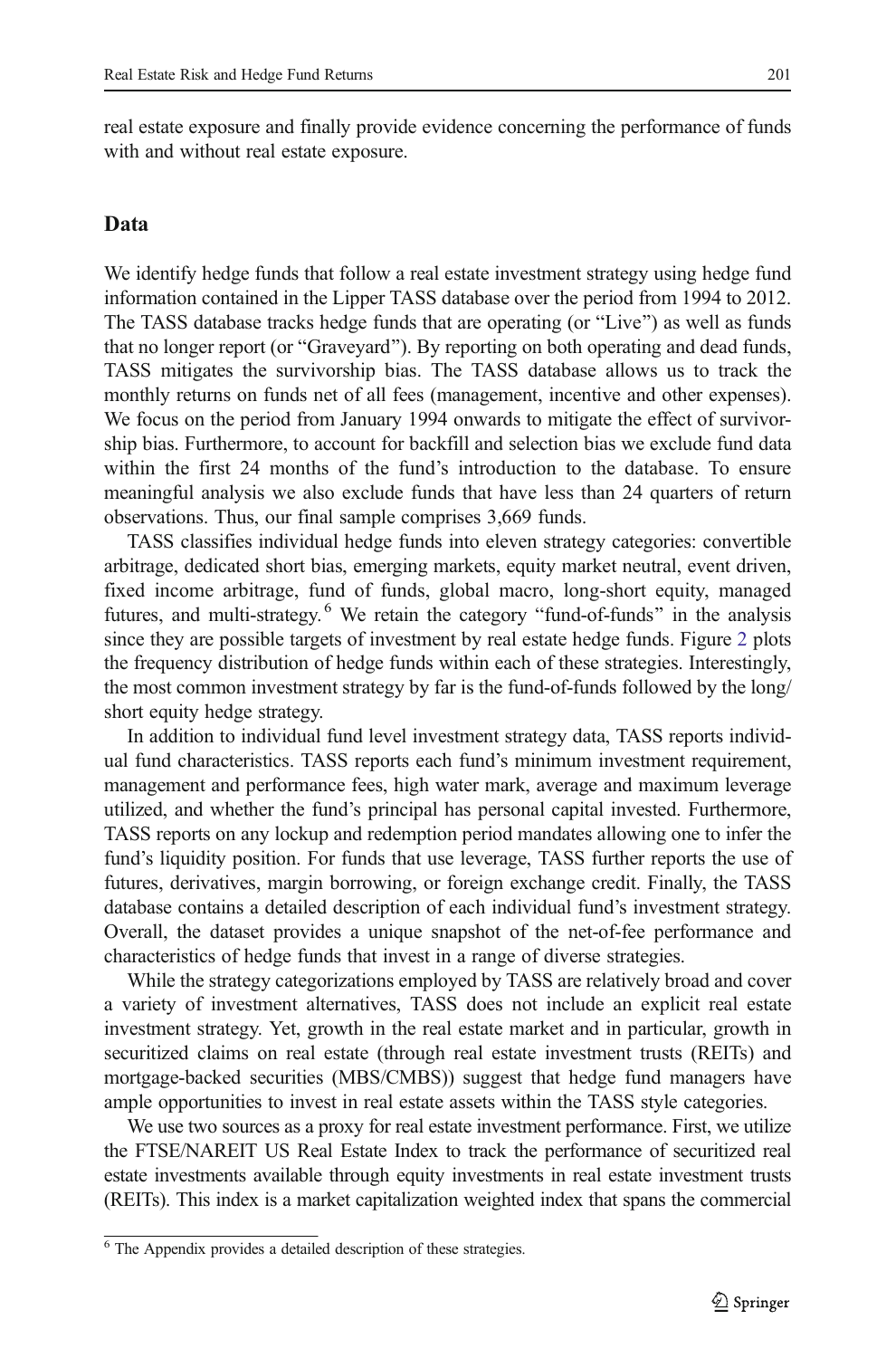<span id="page-5-0"></span>

Fig. 2 Frequency Distribution of Hedge Funds by Investment Strategy. This figure plots the number of hedge funds in each strategy category. The TASS database classifies individual hedge funds into eleven strategies: convertible arbitrage, dedicated short bias, emerging markets, equity market neutral, event driven, fixed income arbitrage, funds of funds, global macro, long/short equity, managed futures, and multi-strategy

real estate markets as reflected by REITs listed on the New York Stock Exchange, the American Stock Exchange, and the NASDAQ National Market List. Second, we use the National Council of Real Estate Investment Fiduciaries (NCREIF) Property Index to track the performance of direct investment in institutional-grade commercial real estate investments. The NAREIT index represents variation in the highly liquid securitized market. The NCREIF Property Index measures the quarterly total return of a pool of commercial properties acquired by tax-exempt institutional investors for investment purposes only. Individual property returns are calculated net of property management fees but before portfolio-level management fees and are weighted by the property's market value. Hence, we use the NCREIF index to proxy for investments in the direct real estate market.

# Identification of Real Estate Hedge Funds

We develop a real estate market factor methodology that builds on the hedge fund factor analysis of Fung and Hsieh ([2004](#page-28-0)). Our goal is to identify individual funds that utilize real estate investments (as revealed by their sensitivity to various real estate market factors) as part of their investment strategy and then to examine real estate and non-real estate hedge fund returns. Fung and Hsieh [\(2002](#page-28-0), [2004](#page-28-0)) show that the variation in hedge fund returns can be explained by a buy-and-hold strategy based on four factors capturing movements in the equity and bond markets as well as three trend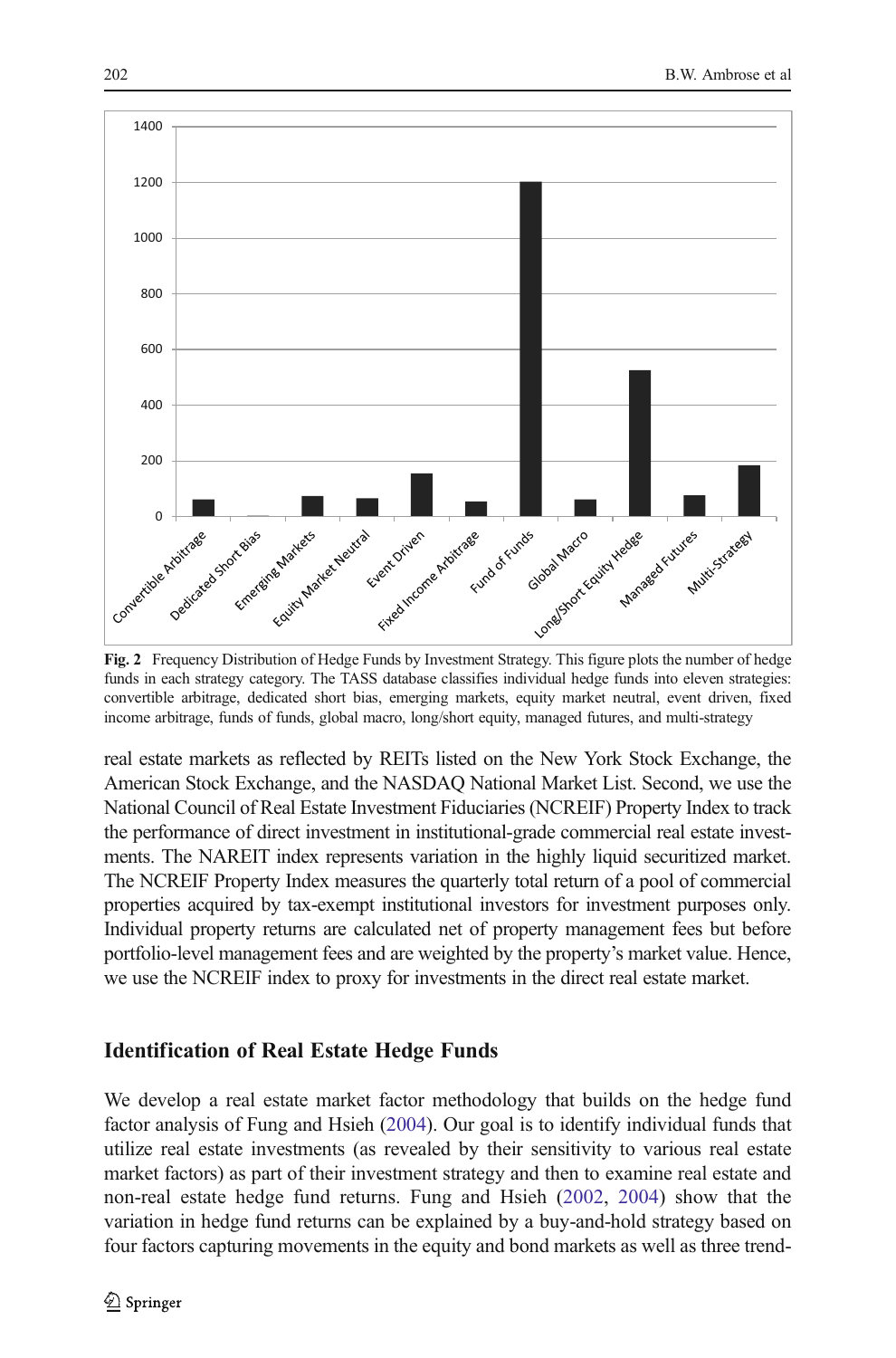<span id="page-6-0"></span>following strategies.<sup>7</sup> Thus, we augment their factor model to include a real estate factor as follows:

$$
r_{i,t} - r_{f,t} = \alpha_i + \beta_{i,1} MKT_t + \beta_{i,2} SMB_t + \beta_{i,3} YLDCHG_t + \beta_{i,4} BAAMSTY_t + \beta_{i,5} PTFSBD_t + \beta_{i,6} PTFSFX_t + \beta_{i,7} PTFSCOM_t + \beta_{i,8} RE_MKT_t + \varepsilon_{i,t}
$$
\n(1)

where  $r_{i,t} - r_{f,t}$  is the net-of-fee excess return of fund *i* in quarter t and  $r_{f,t}$  is the quarterly return on the 30-day Treasury bill rate; MKT is the CRSP value-weighted index (VWRETD) return less the risk free-rate;  $SMB$  is a size factor represented as the spread between the returns on the Wilshire Small Cap index and the Wilshire Large Cap index; YLDCHG is the change in the 10-year treasury constant maturity yield; *BAAMTSY* is the change in the credit spread defined as Moody's Baa yield less 10-year treasury constant maturity yield; PTFSBD is the return of a bond primitive trend-following strategy; PTFSFX is the return of a currency primitive trend-following strategy; PTFSCOM is the return of a commodity primitive trend-following strategy<sup>8</sup>;  $RE\_MKT$ represents a real estate market factor (defined below).

To the extent that real estate investments are affected by the other equity and bond market factors, Eq. (1) will be over identified. Thus, we estimate a real estate market factor based on the residual from the following regression of the real estate market excess return (NAREIT, NCREIF NPI) on the Fung-Hsieh seven factors:

RE<sub>1</sub>NDEX<sub>t</sub>-
$$
r_{ft} = \delta_0 + \delta_1 MKT_t + \delta_2 SMB_t + \delta_3 YLDCHG_t + \delta_4 BAAMSTY_t
$$
  
+  $\delta_5 PTFSBD_t + \delta_6 PTFSFX_t + \delta_7 PTFSCOM_t + \eta_t$  (2)

where RE INDEX -  $r_f$  is the excess return of the NAREIT or NCREIF NPI index. The residual represents an orthogonal real estate specific component that is not explained by the movements in the general equity and bond markets and is uncorrelated with the stock market factor (MKT) and other Fung-Hsieh factors. We set the real estate factor to be the residual from Eq. (2) and classify hedge funds that have a statistically significant coefficient (at the 1 % level) on the real estate market factor ( $RE$  MKT) in Eq. (1) as hedge funds with real estate exposure. All data used in the regression analysis are quarterly data since the data of the NCREIF index is only available at quarterly frequency.

Panels A and B of Table [1](#page-7-0) report the summary statistics of our real estate factors and the Fung-Hsieh factors. We see that the average return of the stock market (CRSP value weighted – annual return of 9.64 %) is lower than that of the NAREIT index (annual return of 11.96 %), implying a potential differential economic impact between portfolios comprising of the stock market and real estate market.<sup>9</sup> Additionally, the average

 $^7$  A trend following strategy captures the payoff generated when the asset price exceeds certain thresholds. Fung and Hsieh [\(2001](#page-28-0)) model the payoff of a trend following strategy through a look-back straddle that gives the owner a right to purchase an asset at the lowest price over the life of the option, along with a put option with a right to sell at the highest price during the life of the option. Hence, the monthly return of a trend following strategy is the payoff due to the difference between the highest and lowest price of the asset less the price of the look-back straddle. The three trend following risk factors capture movements in the bond, currency and commodity markets.

<sup>8</sup> We thank William Fung and David Hsieh for making their factor data available at: [http://faculty.fuqua.duke.](http://faculty.fuqua.duke.edu/%7Edah7/DataLibrary/TF-FAC.xls) [edu/~dah7/DataLibrary/TF-FAC.xls](http://faculty.fuqua.duke.edu/%7Edah7/DataLibrary/TF-FAC.xls)

<sup>&</sup>lt;sup>9</sup> NAREIT index return data is obtained from REIT.com. While REIT index return data is available across sectors, we use the NAREIT All REITs index return to capture the variation across the entire securitized real estate market.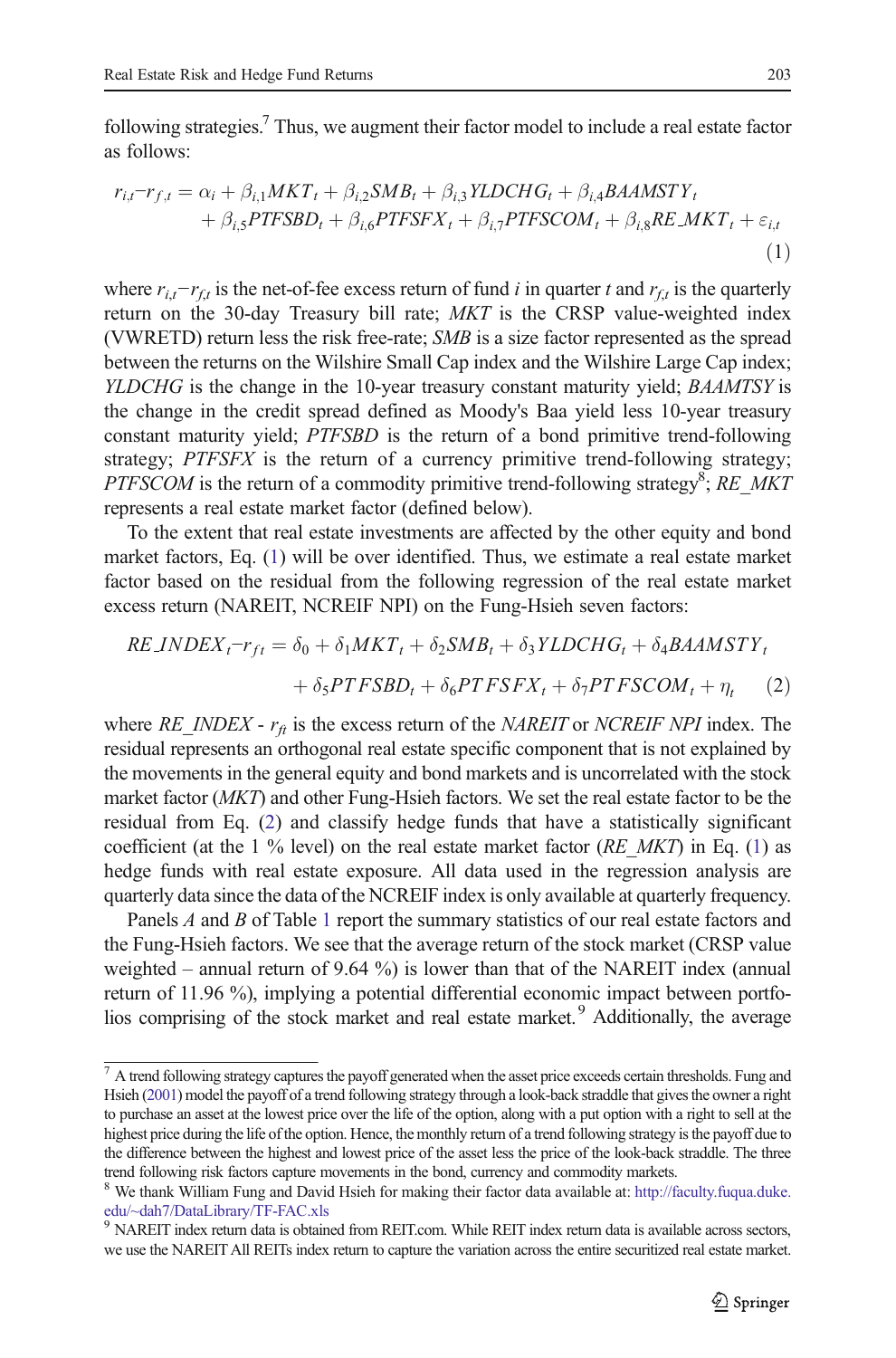|                              | Mean     | <b>STD</b> | $25\%$    | $75\%$ |
|------------------------------|----------|------------|-----------|--------|
| Panel A: Market index return |          |            |           |        |
| <b>CRSP</b>                  | 9.64     | 36.54      | $-8.05$   | 31.91  |
| <b>NAREIT</b>                | 11.96    | 40.34      | $-4.37$   | 35.32  |
| NCREIF (NPI)                 | 9.06     | 9.48       | 7.34      | 13.96  |
| Panel B: Fung-hsieh factors  |          |            |           |        |
| <b>SMB</b>                   | 2.18     | 17.94      | $-8.01$   | 11.74  |
| <b>YLDCHG</b>                | $-0.21$  | 2.14       | $-1.72$   | 1.54   |
| <b>BAAMSTY</b>               | 0.05     | 1.87       | $-0.88$   | 0.56   |
| <b>PTFSBD</b>                | $-12.87$ | 132.69     | $-102.60$ | 37.84  |
| <b>PTFSFX</b>                | $-5.82$  | 139.44     | $-101.39$ | 79.39  |
| <b>PTFSCOM</b>               | $-8.28$  | 87.49      | $-69.04$  | 42.40  |

<span id="page-7-0"></span>Table 1 Summary statistics of factor data

This table reports annual summary statistics of the CRSP value weighted market return, the National Association of Real Estate Investment Trusts (NAREIT) index return, and the National Council of Real Estate Fiduciaries (NCREIF NPI) index return, as well as the Fung-Hsieh factors including a size factor (SMB), change in the 10-year treasury constant maturity yield (YLDCHG), change in the Moody's Baa yield less 10year treasury constant maturity yield (BAAMTSY), and three trend-following factors: PTFSBD (bond), PTFSFX (currency), PTFSCOM (commodity). The sample period is from January 1994 to December 2012

return of direct investments in real estate (NCREIF NPI index – annualized return of 9.06 %) is lower than that of the securitized real estate market (NAREIT – annual return of 11.96 %). We also summarize the Fung-Hsieh factors over the sample time period for reference. Table [2](#page-8-0) reports the correlations between the NCREIF NPI index, NAREIT index and the Fung-Hsieh factors. While the NCREIF NPI index and NAREIT index are positively correlated, the NCREIF NPI index is not significantly correlated with the Fung-Hsieh factors. In contrast, the NAREIT index is correlated with several of the Fung-Hsieh factors. As a result, we create an orthogonal real estate component to allow for a source of variation that is uncorrelated with the Fung-Hsieh factors.

Figure [3](#page-9-0) presents the classification of hedge funds that have significant real estate factor loadings from the estimation of Eq. ([1\)](#page-6-0). Out of the 3,669 hedge funds in our sample, we find that 1,321 funds have a significant loading on one of the real estate factors, and thus are classified as "funds with real estate exposure". The remaining 2,348 funds have an insignificant loading on the real estate factors and thus are classified as "funds without real estate exposure". Out of the 1,321 "real estate funds" we see that 532 funds have exposure to the NCREIF NPI index only and 744 to the NAREIT index only. We also find that only 45 hedge funds have exposure to the NCREIF NPI and the NAREIT index suggesting that investment in direct real estate (NCREIF) versus securitized real estate (NAREIT) is somewhat mutually exclusive.<sup>10</sup> Overall, our identification strategy reveals that a large number (36 %) of hedge funds have exposure to the direct or indirect real estate market.

<sup>&</sup>lt;sup>10</sup> Overall, we note on Table [2](#page-8-0) that 789 funds have exposure to the NAREIT index (744+45) and 577 funds have exposure to the NCREIF index (532+45).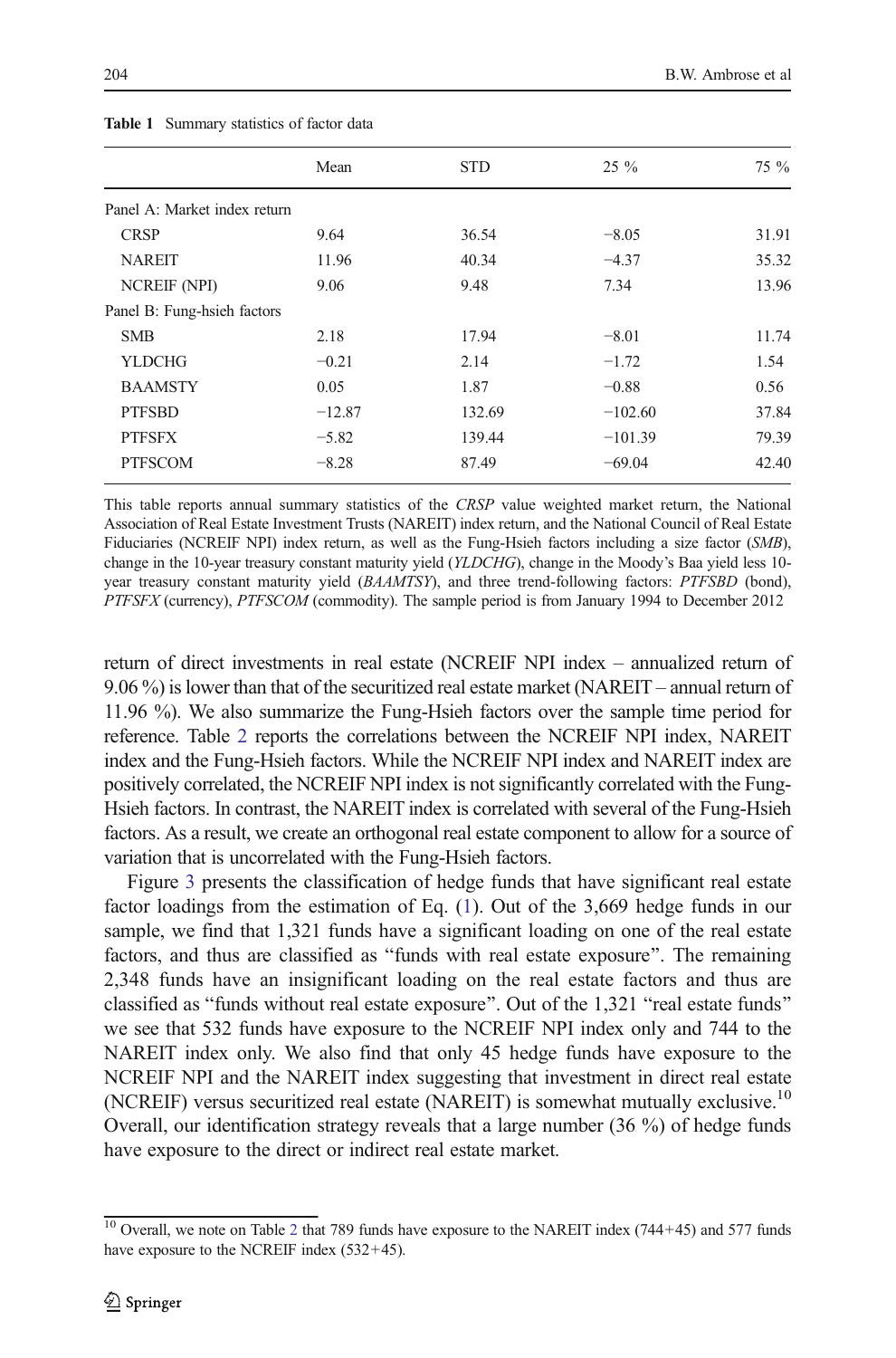<span id="page-8-0"></span>

|                                                                   | NCREIF (NPI)                                                                                                                                                                                                                                                                                                                                                         | NAREIT         | MKT            | <b>SMB</b> | <b>YLDCHG</b>  | <b>BAAMSTY</b>                                                                                                                                                                                                                                          | PTFSBD   | <b>PTFSFX</b> | <b>PTFSCOM</b> |
|-------------------------------------------------------------------|----------------------------------------------------------------------------------------------------------------------------------------------------------------------------------------------------------------------------------------------------------------------------------------------------------------------------------------------------------------------|----------------|----------------|------------|----------------|---------------------------------------------------------------------------------------------------------------------------------------------------------------------------------------------------------------------------------------------------------|----------|---------------|----------------|
| NCREIF (NPI)                                                      |                                                                                                                                                                                                                                                                                                                                                                      |                |                |            |                |                                                                                                                                                                                                                                                         |          |               |                |
| <b>NAREIT</b>                                                     | $0.21*$                                                                                                                                                                                                                                                                                                                                                              | $\frac{8}{10}$ |                |            |                |                                                                                                                                                                                                                                                         |          |               |                |
| <b>MKT</b>                                                        | 0.17                                                                                                                                                                                                                                                                                                                                                                 | $0.60***$      | $\frac{8}{10}$ |            |                |                                                                                                                                                                                                                                                         |          |               |                |
| <b>SMB</b>                                                        |                                                                                                                                                                                                                                                                                                                                                                      | $0.56***$      | $0.43***$      | 001        |                |                                                                                                                                                                                                                                                         |          |               |                |
| YLDCHG                                                            |                                                                                                                                                                                                                                                                                                                                                                      | $0.24***$      | $0.48***$      | $0.35***$  | $\frac{8}{10}$ |                                                                                                                                                                                                                                                         |          |               |                |
| BAAMSTY                                                           | 0.04                                                                                                                                                                                                                                                                                                                                                                 | $-0.55***$     | $-0.68***$     | $-0.46***$ | $-0.73***$     | 001                                                                                                                                                                                                                                                     |          |               |                |
| PTFSBD                                                            | $-0.12$                                                                                                                                                                                                                                                                                                                                                              | $-0.33***$     | $-0.34***$     | $-0.13$    | $-0.34***$     | $0.38***$                                                                                                                                                                                                                                               | 00.1     |               |                |
| PTFSFX                                                            | $-0.02$                                                                                                                                                                                                                                                                                                                                                              | $-0.15$        | $-0.28**$      | $-0.16$    | $-0.39***$     | $0.44***$                                                                                                                                                                                                                                               | 0.19     | 00.1          |                |
| PTFSCOM                                                           | 0.08                                                                                                                                                                                                                                                                                                                                                                 | $-0.26**$      | $-0.30**$      | $-0.31**$  | $-0.28**$      | $0.38***$                                                                                                                                                                                                                                               | $0.28**$ | $0.47***$     | 1.00           |
| PTFSCOM (commodity). The sample<br>XLDCHG), change in the Moody's | index return, the CRSP value weighted market return, as well as the Fung-Hsieh factors including a size factor (SMB), change in the 10-year treasury constant maturity yield<br>This table reports the correlations of the National Council of Real Estate Fiduciaries (NCREIF NPI) index return, the National Association of Real Estate Investment Trusts (NAREIT) |                |                |            |                | Baa yield less 10-year treasury constant maturity yield (BAAMTSY), and three trend-following factors: PTFSBD (bond), PTFSFX (currency),<br>e period is from January 1994 to December 2012. *, **, *** indicate significance at the 10, 5, and 1 % level |          |               |                |

Table 2 Correlation statistics of factor data Table 2 Correlation statistics of factor data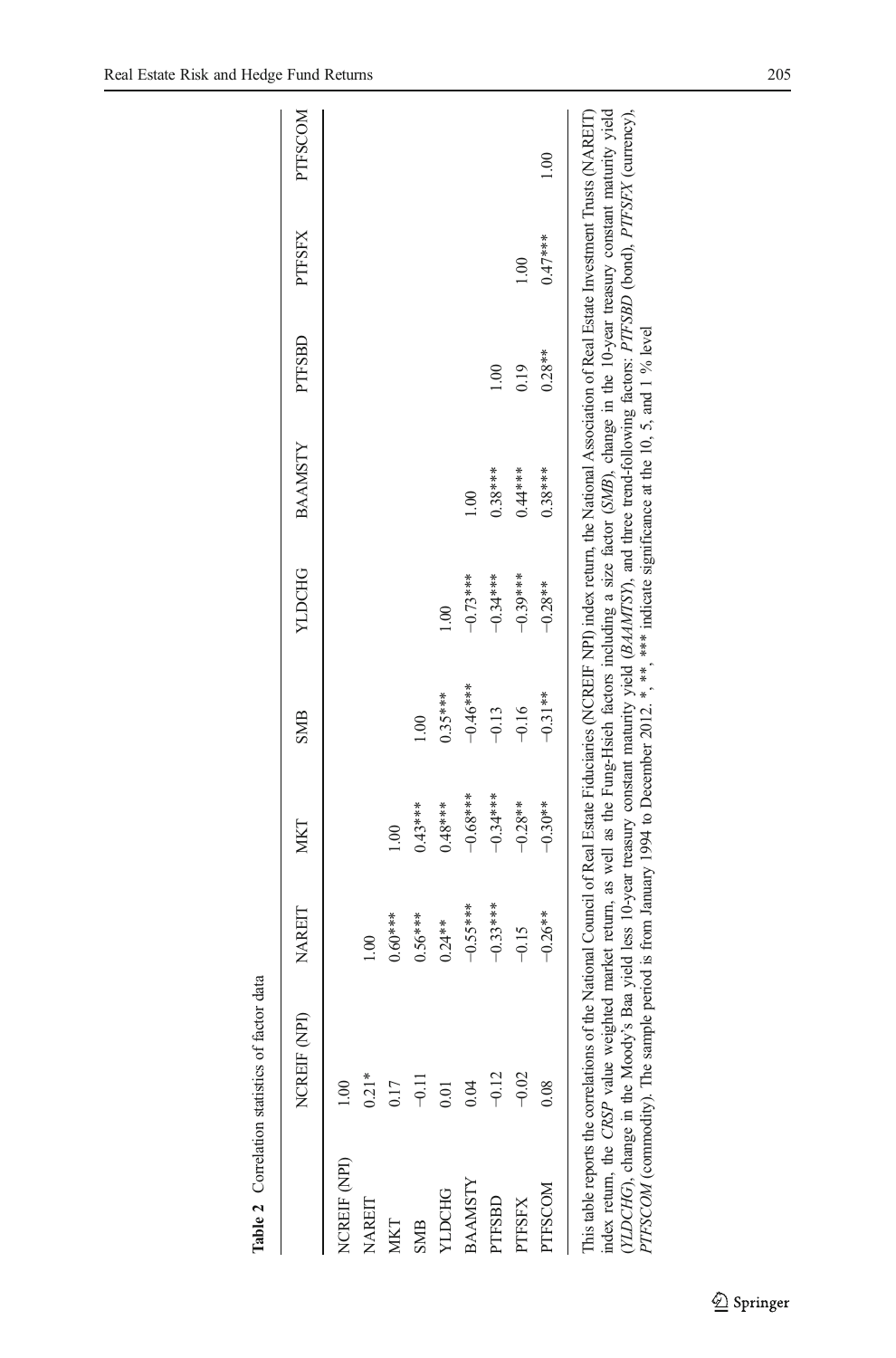<span id="page-9-0"></span>

Fig. 3 Classification of real estate hedge funds based on estimated exposure. This figure depicts the number of hedge funds that are either unique or overlap across strategies based on the NAREIT and NCREIF NPI indexes. NAREIT and NCREIF NPI loading funds are hedge funds that have a statistically significant coefficient (at the 1 % level) on the real estate market factor (RE\_MKT) constructed from the NAREIT and NCREIF NPI indexes respectively. Among 3,669 hedge funds in our sample, 1,321 are classified as hedge funds with significant real estate exposure and 2,348 are classified as hedge funds without real estate exposure

Next, we turn to an analysis of the differences in returns for funds with or without real estate exposure. Table [3](#page-10-0) reports summary statistics of average annual returns of hedge funds across the real estate strategy classifications. We see that our empirically identified funds with real estate exposure have a mean annual return of 5.42 % while funds without real estate exposure had a return of 7.90 % per year. Although funds with real estate exposure had a lower average return, we also note that they had a lower standard deviation (24.37 % versus 27.48 %). Examining the funds with real estate exposure based on the individual factor loading, we see that NAREIT loading hedge funds had a mean return of 5.66 %. In comparison, NCREIF NPI loading funds had a mean return of 5.21 %.

Figure [4](#page-10-0) shows the distribution of real estate hedge funds over time. It is interesting to note the increasing percentage of funds that load on the NCREIF index suggests that funds have increased sensitivity to direct real estate investment. Initially, the number of real estate hedge funds is low but increases up to 2006, the year prior to the financial crisis of 2007–2008. The post crisis era experienced a significant drop in the number of hedge funds that explicitly follow a real estate investment strategy. Overall, we find that a large number of hedge funds have exposure to the direct and securitized real estate market.

### Empirical Results

#### Empirical Results on the Real Estate Factors

In this section, we present two checks on the veracity of using the NCREIF and NAREIT indexes as factors to capture hedge fund exposure to real estate investments. First, we present the cross-sectional distribution of the real estate market factor's coefficient (tstatistic) across individual funds for different subsets of the data. Second, we use the detailed strategy descriptions provided by TASS to identify funds that explicitly state that they invest in real estate assets (either debt or equity) in order to create additional real estate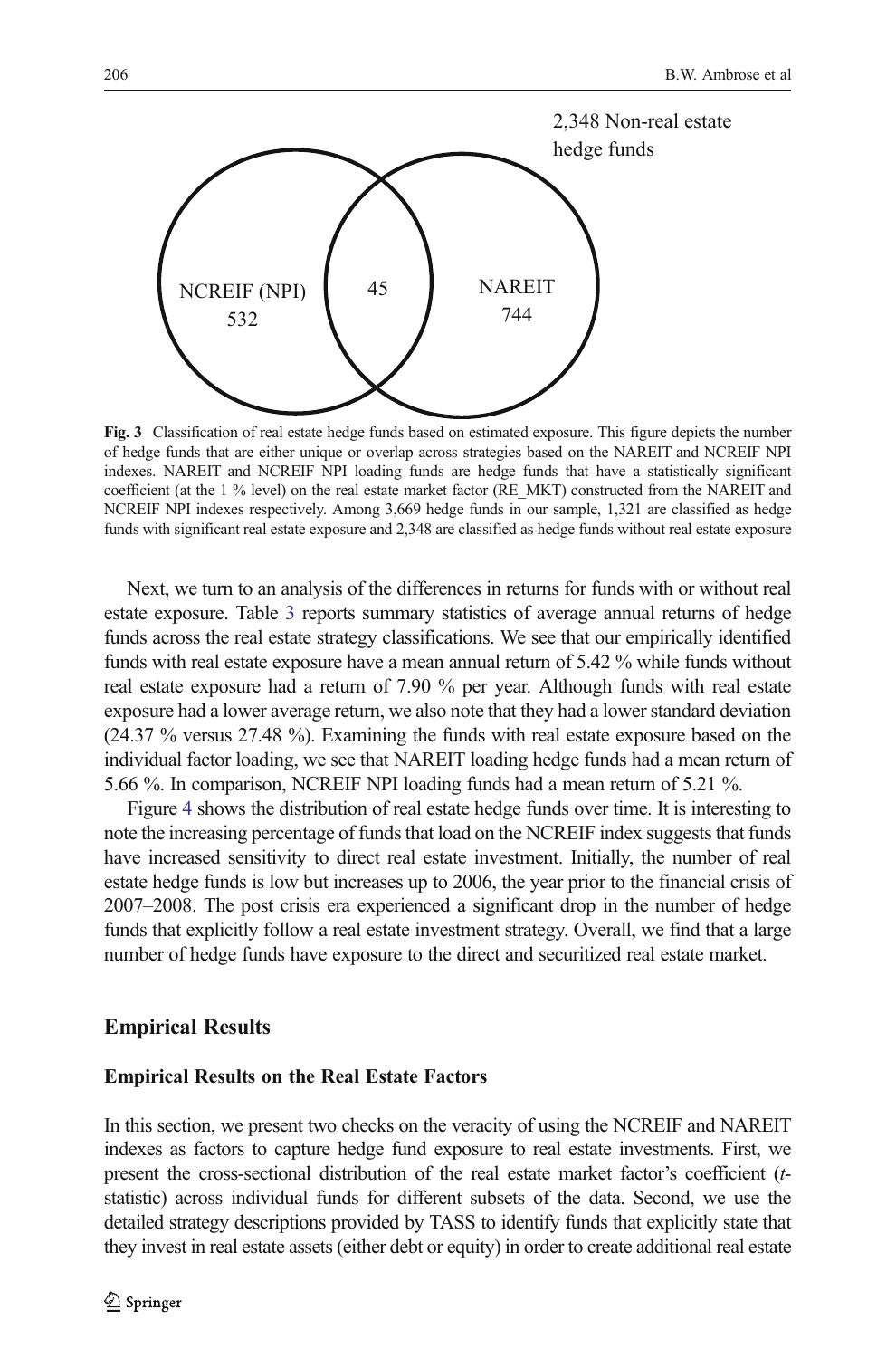|                                  | N     | Mean | <b>STD</b> | $25\%$  | $75\%$ |
|----------------------------------|-------|------|------------|---------|--------|
| Panel A: All hedge funds         |       |      |            |         |        |
| All funds                        | 3,669 | 7.07 | 26.51      | $-2.96$ | 17.02  |
| Non real estate funds            | 2,348 | 7.90 | 27.48      | $-2.67$ | 18.01  |
| Real estate funds                | 1,321 | 5.42 | 24.37      | $-3.42$ | 15.18  |
| Panel B: Real estate hedge funds |       |      |            |         |        |
| NAREIT loading funds             | 789   | 5.66 | 25.20      | $-4.84$ | 16.17  |
| NCREIF (NPI) loading funds       | 577   | 5.21 | 23.27      | $-1.91$ | 14.13  |
|                                  |       |      |            |         |        |

<span id="page-10-0"></span>Table 3 Summary statistics of average returns on real estate oriented hedge funds

This table presents summary statistics of average annual returns of real estate and non-real estate loading hedge funds. N is the number of funds that exist any time during the sample period. NAREIT loading funds are hedge funds that have a significant coefficient on the real estate market factor (RE\_MKT) constructed from the NAREIT index. NCREIF NPI loading funds are hedge funds that have a significant coefficient on the real estate market factor (RE\_MKT) constructed from the NCREIF NPI index. Funds with real estate exposure are hedge funds that have a significant coefficient on the real estate market factor (RE\_MKT) constructed from the NAREIT or NCREIF NPI index

based style indexes. Our analysis contrasts the percent variation in the returns of real estate hedge funds explained by the real estate factors against that of standard hedge fund index returns. We then compare the extent that the NCREIF and NAREIT factors are able to explain the returns on the various indexes. Combined, these analyses provide aggregate index level and individual fund level results that verify the efficacy of the real estate factors.



Fig. 4 Evolution of real estate hedge funds over time, NAREIT vs. NCREIF (NPI) exposure funds. This figure plots the number of hedge funds that have exposure to the NAREIT or NCREIF (NPI) index. The yearly statistic is the number of hedge funds that exist any time during that year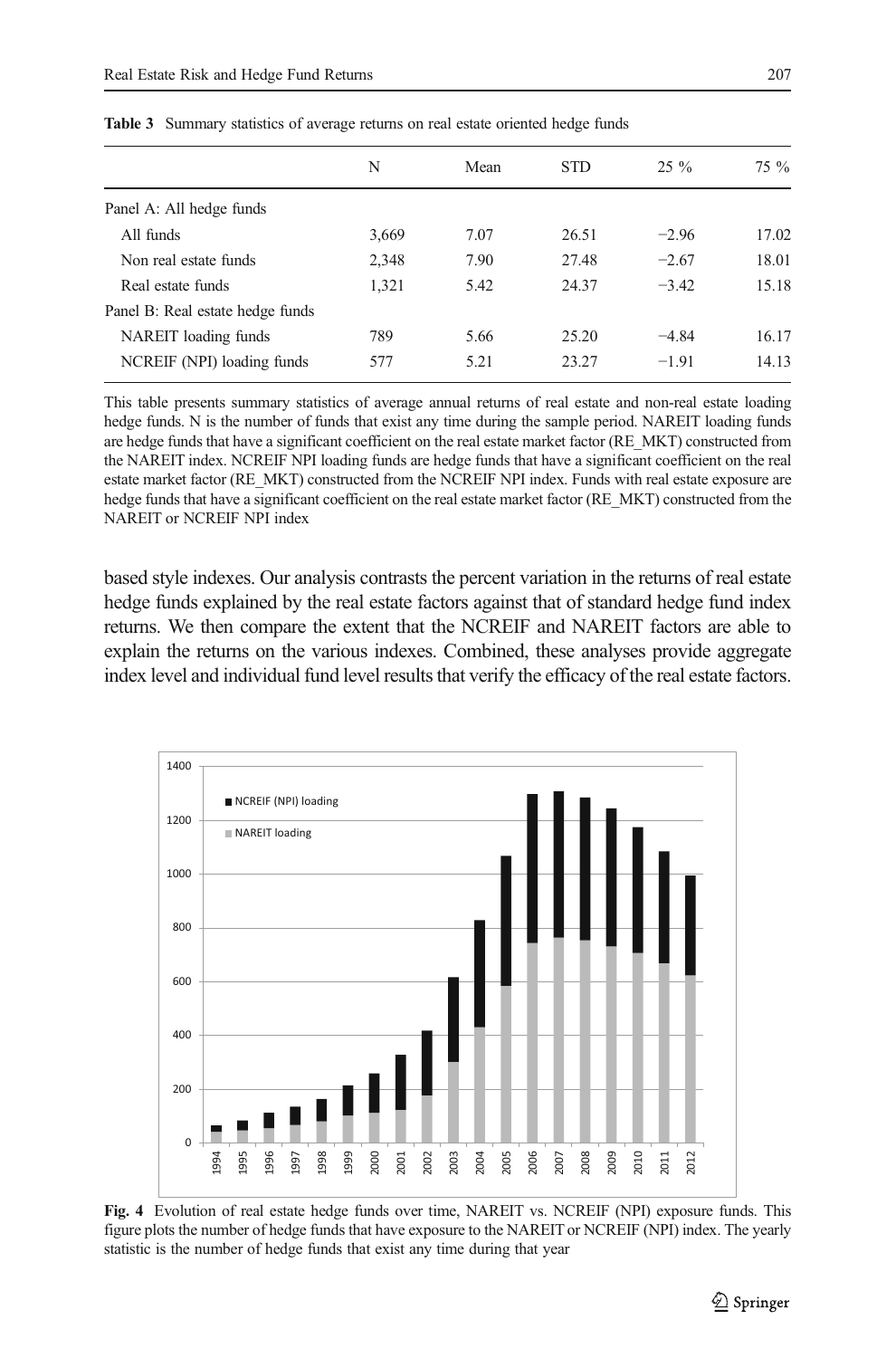### Bootstrap Analysis

To address the concern that fund level regressions implicitly assume normality of return data, which may result in inaccurate inference about the significance of the real estate market factor in the estimated model, we follow the Kosowki et al. [\(2006](#page-28-0)) and Kosowski et al. ([2007\)](#page-28-0) bootstrap methodology to account for non-normality, heteroskedasticity, and serial correlation in hedge fund returns. Specifically, we construct a time series of pseudo–quarterly excess returns for each fund by imposing the null hypothesis of zero real estate exposure. From these pseudo returns, we then build a distribution of the real estate factor coefficients that results purely from sampling variation while imposing the null hypothesis of no real estate exposure.

In order to assess the statistical significance of the real estate market factor (RE\_MKT) for individual hedge funds we implement the following bootstrap procedure for each fund<sup>11.</sup>

- Step 1 Estimate the 8-factor model (Eq. ([1\)](#page-6-0)) for fund i and store the t-statistic of the coefficient of the real estate market factor (RE\_MKT)  $\{t_{RE-MKT}\}$  and the time series of estimated residual  $\{\hat{\varepsilon}_{i,t}^b, t = 1, \dots, T_i\}$ . t-statistics are based on heteroscedasticity and autocorrelation consistent standard error estimates. *b* refers to the index of the bootstrap simulation  $(b=1, 2, ..., 1,000)$ .
- Step 2 From the residuals saved from the first step, draw a random sample with replacement to obtain a time series of resampled residuals  $\{\hat{\varepsilon}_{i,t}^b, t = s_1^b, s_2^b, \dots, s_{T_i}^b\}$ . Then for each bootstrap iteration  $b$ , we construct a time series of quarterly excess returns by imposing the null hypothesis of zero exposure to the real estate market factor.

$$
r_{i,t}^b - r_{fi} = \alpha_i + \hat{\beta}_{i,1} MKT_t + \hat{\beta}_{i,2} SMB_t + \hat{\beta}_{i,3} YLOCHG_t + \hat{\beta}_{i,4} BAAMSTY_t + \hat{\beta}_{i,5} PTFSBD_t + \hat{\beta}_{i,6} PTFSFX_t + \hat{\beta}_{i,7} PTFSCOM_t + \hat{\varepsilon}_{i,t}^b
$$
(3)

- Step 3 Regress the bootstrapped quarterly returns on the 8-factor model in Eq. ([1\)](#page-6-0). If the coefficient of the real estate market factor is not zero, then it is the result of purely sampling variation as the null hypothesis of no fund level real estate exposure is imposed.
- Step 4 Repeat steps two and three for each fund and store the cross-sectional statistics (e.g., the top  $5<sup>th</sup>$  percentile) of the coefficients of the real estate market factor and their t-statistics across all sample funds.
- Step 5 Repeat steps one through four 1,000 iterations in order to obtain the empirical distribution for the cross-sectional statistics (e.g., the top  $5<sup>th</sup>$  percentile) of tstatistics.

For a given cross-sectional statistic, we obtain its empirical p-value as the frequency that the values of the bootstrapped cross-sectional statistic for the pseudo funds from 1,000 iterations exceed the actual value of the cross-sectional statistic. If the bootstrap

<sup>&</sup>lt;sup>11</sup> We evaluate and sort based on *t*-statistics instead of the actual coefficient, as it normalizes the estimated coefficient and hence corrects for spurious outliers.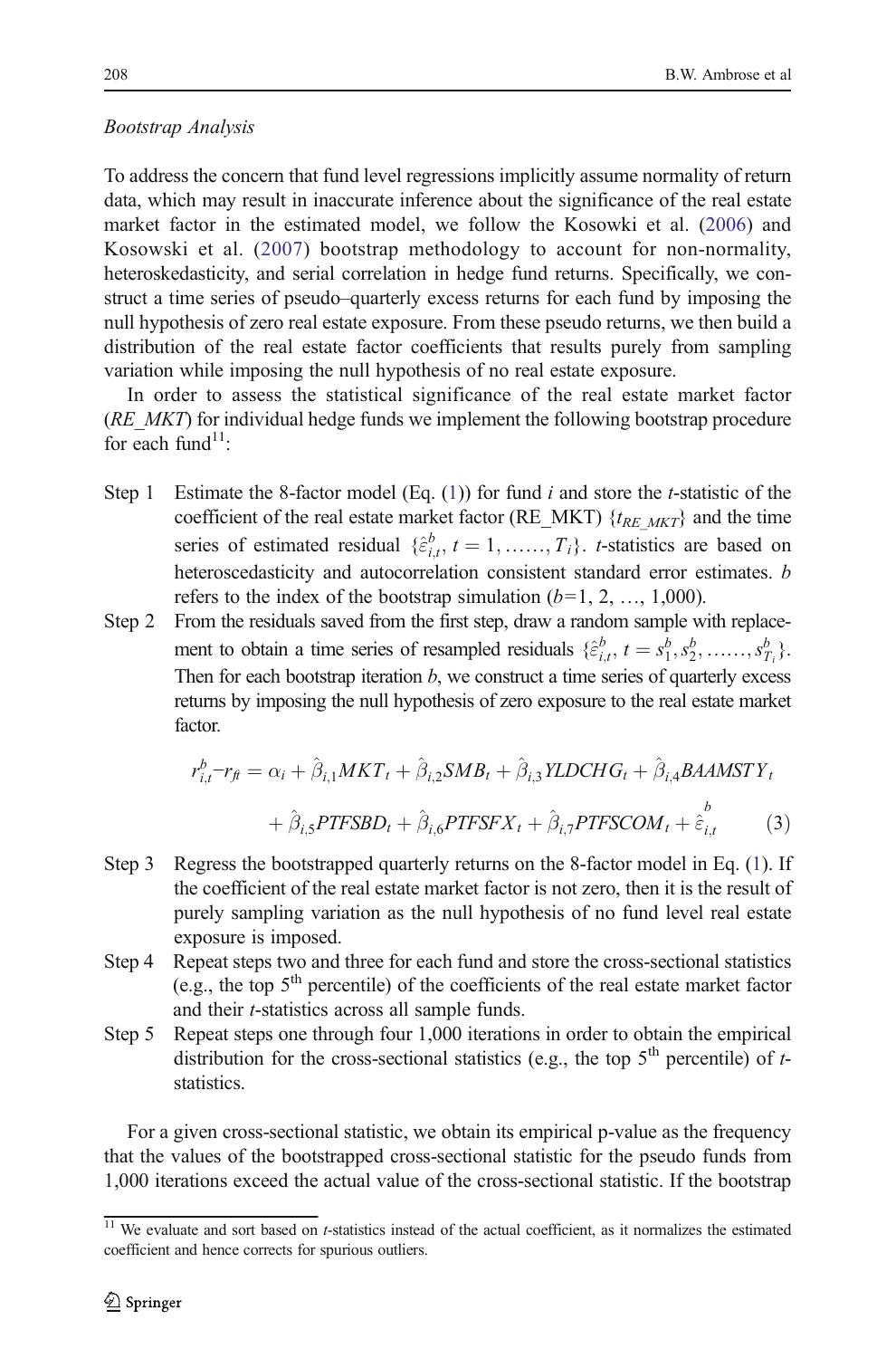distributions generate fewer extreme values for the real estate market factor coefficient than those observed in the actual data, then it would suggest that sampling variation is not the sole source of the empirical observation of fund level real estate exposure, but rather the portfolios are genuinely sensitive to real estate.

Table 4 displays the results for the hedge funds that have exposure to the NAREIT and NCREIF NPI indexes, respectively. We rank funds according to the estimate of the real estate market factor's (RE\_MKT) coefficient's t-statistic and report bootstrap results for the 1st, 5th, and 10th percentile on both sides of the *t*-statistic spectra. The results indicate that the estimated exposure of "top-ranked" funds with real estate exposure cannot be attributed to sampling variation. The bootstrapped  $p$ -values of the top (1st, 5th, and 10th) percentile funds are zero, implying that we can reject the null hypothesis that statistical significance of the real estate market factor's  $(RE<sub>1</sub> MKT)$  coefficient is driven by sampling variability at the 1 % level of significance. Thus, the bootstrap results are consistent with the individual fund level results and confirm the robustness of the real estate factors constructed from the NAREIT and NCREIF NPI indexes.

### Efficacy of Real Estate Factors

Our primary analysis augments the Fung-Hsieh factor model by introducing a real estate specific factor constructed from the NAREIT and NCREIF indexes, but does this really proxy for investments in the real estate market? To verify that our real estate market factor is truly "real estate" we use key real estate terms in conjunction with the detailed strategy description provided in the TASS hedge fund database to identify 45 non-debt and 91 debt related hedge funds that explicitly indicate a real estate investment strategy. For example, we identify real estate funds if the TASS description contains words such as real estate, mortgage-backed securities (MBS), or property. We use these funds to create two new indexes that we call "real estate debt" and "real

|                              | <b>Bottom</b> |         |         | Top     |       |       |  |
|------------------------------|---------------|---------|---------|---------|-------|-------|--|
|                              | $1\%$         | $5\%$   | $10\%$  | $10\%$  | $5\%$ | $1\%$ |  |
| 789 NAREIT loading funds     |               |         |         |         |       |       |  |
| t-statistic                  | $-7.29$       | $-5.92$ | $-5.14$ | $-2.84$ | 3.06  | 4.68  |  |
| Bootstrapped p-value         | 0.00          | 0.00    | 0.00    | 0.00    | 0.00  | 0.00  |  |
| 577 NCREIF NPI loading funds |               |         |         |         |       |       |  |
| t-statistic                  | $-6.13$       | $-4.92$ | $-4.10$ | 4.84    | 5.59  | 7.59  |  |
| Bootstrapped p-value         | 0.00          | 0.00    | 0.00    | 0.00    | 0.00  | 0.00  |  |

Table 4 Statistical significance of individual fund level real estate exposure based on the bootstrapped method

This table presents the statistical significance of real estate exposure for NAREIT loading funds and NCREIF NPI loading funds. The real estate market factor's coefficient is estimated relative to the Fung-Hsieh factors. NAREIT and NCREIF NPI loading funds are hedge funds that have a statistically significant coefficient on the real estate market factor (RE\_MKT) constructed from the NAREIT and NCREIF NPI indexes, respectively. We report the t-statistic of the real estate market factor's coefficient based on heteroscedasticity and autocorrelation consistent standard errors and the bootstrapped p-value of the t-statistic. The results are reported for the top and bottom 1, 5, and 10 % funds, according to the t-statistic of the coefficient estimate of the real estate market factor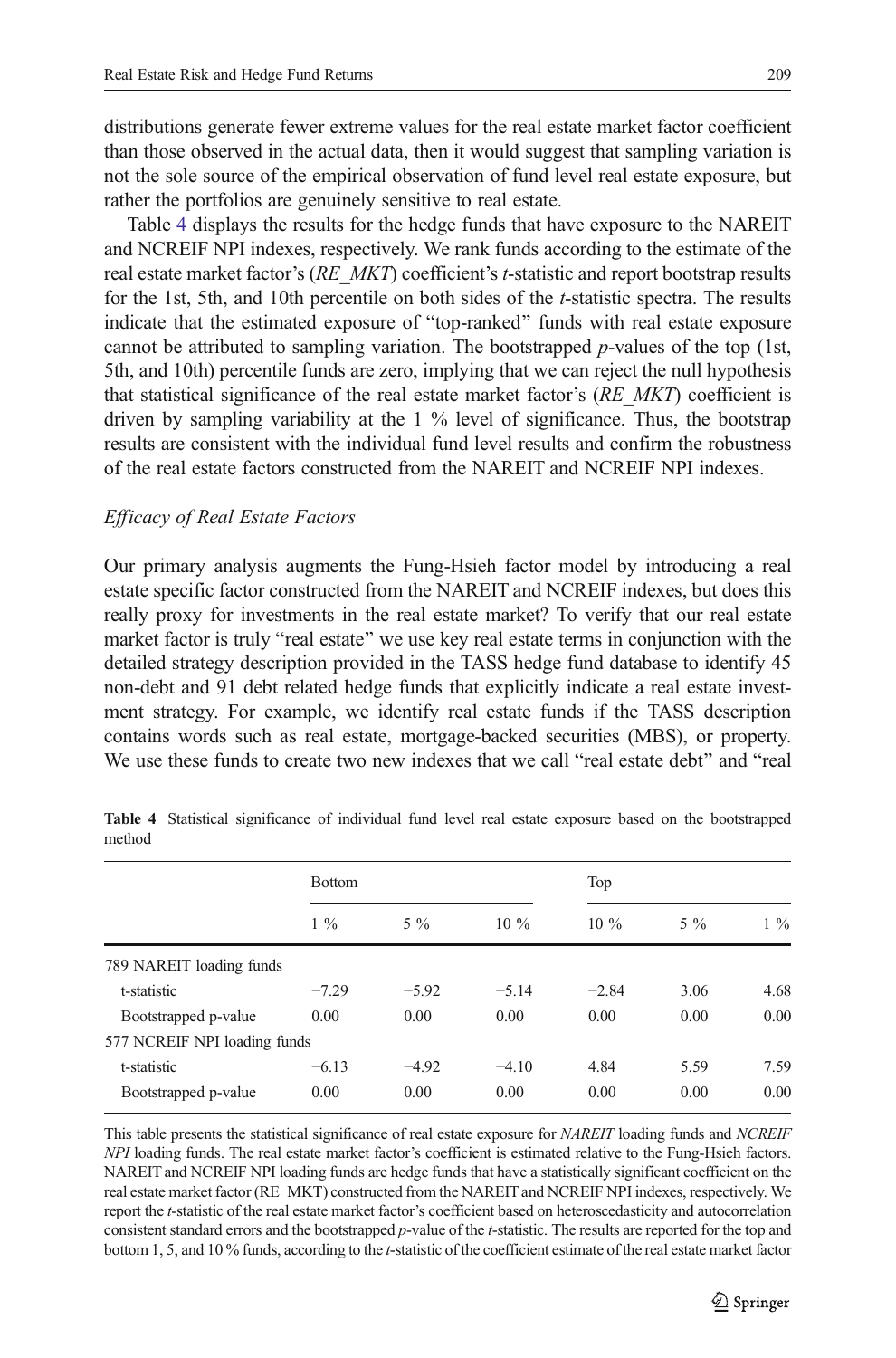<span id="page-13-0"></span>estate non-debt^. We then estimate a regression of the returns of the various TASS identified indexes and the two real estate terms indexes on the conventional 7-factor model and the complete 8-factor real estate model. If the real estate factors constructed from the NAREIT and NCREIF NPI indexes truly represent a unique real estate source of variation, then the variation in returns of index portfolios of real estate debt and non-debt funds should be explained by these real estate factors.

Tables 5 and [6](#page-14-0) report the adjusted R-squares from the estimation of the 7-factor and 8 factor models using returns from January 1994 to September 2008 for a variety of hedge fund indexes. A statistical breakpoint analysis of the complete time series (1994 to 2012) identifies September 2008 as a significant time point that divides the series into subperiods. This is intuitive as it coincides with the period immediately before the highest

| Portfolio              | Adjusted $R^2$<br>7-factor model | Adjusted $R^2$<br>8-factor model | Ratio of Adjusted $R^2$<br>(7-factor /8-factor NAREIT model) |
|------------------------|----------------------------------|----------------------------------|--------------------------------------------------------------|
| Real estate non-debt   | 0.33                             | 0.53                             | 0.62                                                         |
| Real estate debt       | 0.22                             | 0.21                             | 1.04                                                         |
| Hedge fund index       | 0.50                             | 0.49                             | 1.02                                                         |
| Convertible arbitrage  | 0.20                             | 0.19                             | 1.05                                                         |
| Dedicated short bias   | 0.73                             | 0.73                             | 1.00                                                         |
| Emerging markets       | 0.36                             | 0.35                             | 1.03                                                         |
| Equity market neutral  | 0.02                             | 0.02                             | 1.00                                                         |
| Event driven           | 0.58                             | 0.58                             | 1.00                                                         |
| Fixed income arbitrage | 0.31                             | 0.30                             | 1.03                                                         |
| Global macro           | 0.18                             | 0.16                             | 1.13                                                         |
| Long short equity      | 0.58                             | 0.63                             | 0.92                                                         |
| Managed futures        | 0.19                             | 0.18                             | 1.06                                                         |
| Multi strategy         | 0.23                             | 0.21                             | 1.10                                                         |

Table 5 Why focus on the NAREIT based factor? Variation in hedge fund index portfolios explained by the real estate market factor

This table reports the adjusted  $R^2$  and ratio of adjusted  $R^2$  of a 7-factor model to the adjusted  $R^2$  of the full 8factor model for 13 hedge fund index portfolios. Time series regressions of the 7-factor and 8-factor models are as follows:  $r_{i,t}-r_{f,t} = \alpha_i + \beta_{i,1}MKT_t + \beta_{i,3}SMB_t + \beta_{i,4}YLDCHG_t + \beta_{i,5}BAAMSTY_t + \beta_{i,6}PTFSBD_t$  $+\beta_{i7}$ PTFSF $X_t + \beta_{i8}$ PTFSCOM<sub>t</sub> +  $\varepsilon_{i,t}$ 

 $r_{i,t} - r_{f,t} = \alpha_i + \beta_{i,1} MKT_t + \beta_{i,2} RE\_MKT_t + \beta_{i,3} SMB_t + \beta_{i,4} YLDCHG_t + \beta_{i,5} BAMSTY_t$  $+\beta_{i,6}$ PTFSBD<sub>t</sub> +  $\beta_{i,7}$ PTFSFX<sub>t</sub> +  $\beta_{i,8}$ PTFSCOM<sub>t</sub> +  $\varepsilon_{i,t}$ 

The dependent variable  $r_{i,t}-r_{f,t}$  is the quarterly excess return for an index portfolio of hedge funds. Explanatory variables are the market excess return  $(MKT)$ , the real estate market factor (RE\_MKT) based on the NAREIT index, a size factor (SMB), change in the 10-year treasury constant maturity yield (YLDCHG), change in the Moody's Baa yield less 10-year treasury constant maturity yield (BAAMTSY), three trend-following factors: PTFSBD (bond), PTFSFX (currency), PTFSCOM (commodity). The index return regressions are estimated for the time period from January 1994 to September 2008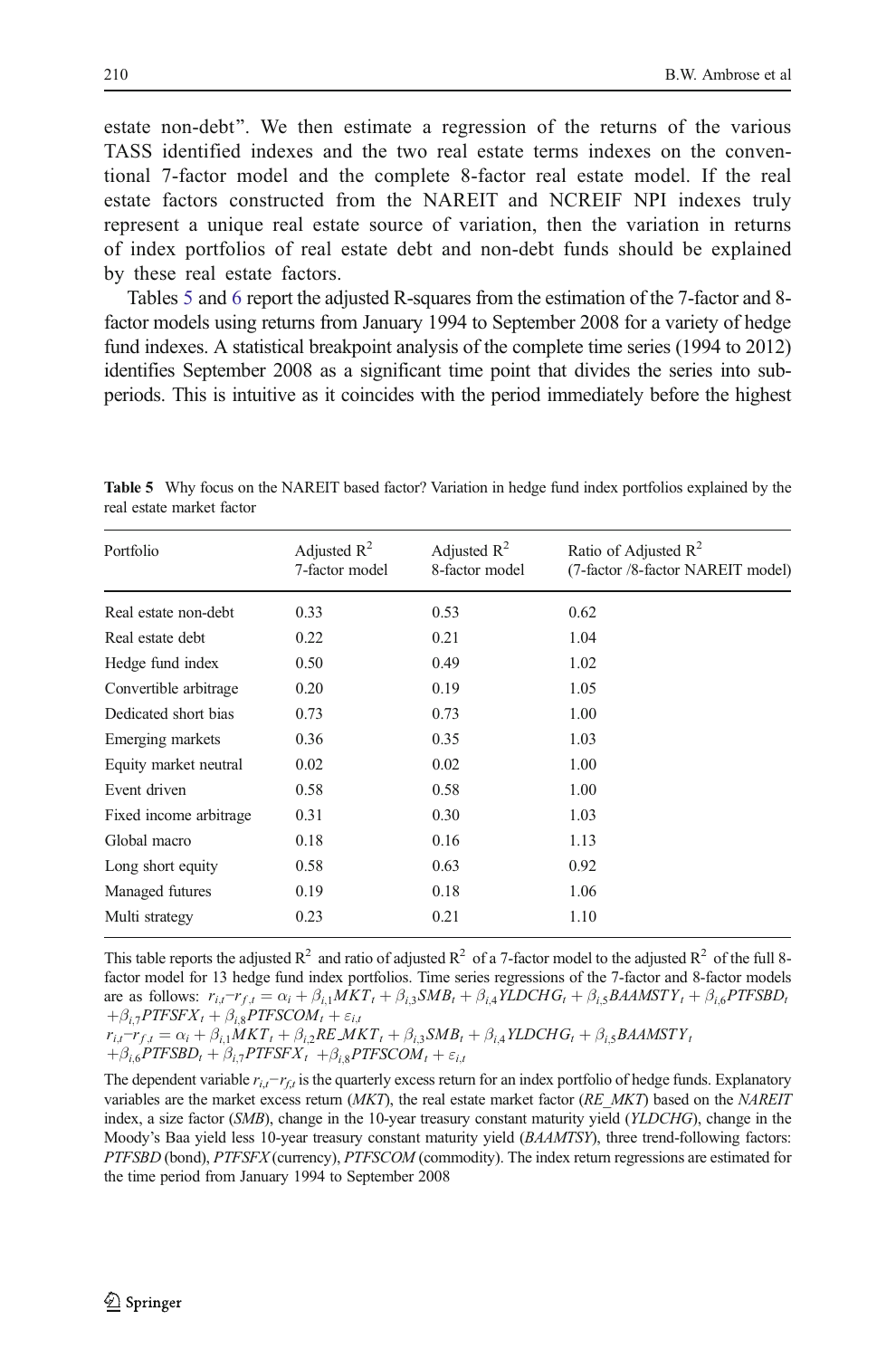| Portfolio              | Adjusted $R^2$<br>7-factor model | Adjusted $R^2$<br>8-factor model | Ratio of Adjusted R <sup>2</sup><br>(7-factor /8-factor NCREIF NPI model) |
|------------------------|----------------------------------|----------------------------------|---------------------------------------------------------------------------|
| Real estate non-debt   | 0.33                             | 0.35                             | 0.94                                                                      |
| Real estate debt       | 0.22                             | 0.30                             | 0.73                                                                      |
| Hedge fund index       | 0.50                             | 0.49                             | 1.02                                                                      |
| Convertible arbitrage  | 0.20                             | 0.19                             | 1.05                                                                      |
| Dedicated short bias   | 0.73                             | 0.73                             | 1.00                                                                      |
| Emerging markets       | 0.36                             | 0.35                             | 1.03                                                                      |
| Equity market neutral  | 0.02                             | 0.02                             | 1.00                                                                      |
| Event driven           | 0.58                             | 0.57                             | 1.02                                                                      |
| Fixed income arbitrage | 0.31                             | 0.32                             | 0.97                                                                      |
| Global macro           | 0.18                             | 0.17                             | 1.06                                                                      |
| Long short equity      | 0.58                             | 0.58                             | 1.00                                                                      |
| Managed futures        | 0.19                             | 0.22                             | 0.86                                                                      |
| Multi strategy         | 0.23                             | 0.26                             | 0.88                                                                      |

<span id="page-14-0"></span>Table 6 Why focus on the NCREIF NPI based factor? Variation in hedge fund index portfolios explained by the real estate market factor

This table reports the adjusted  $R^2$  and ratio of adjusted  $R^2$  of a 7-factor model to the adjusted  $R^2$  of the full 8factor model for 13 hedge fund index portfolios. Time series regressions of the 7-factor and 8-factor models are as follows:  $r_{i,t} - r_{f,t} = \alpha_i + \beta_{i,1} MKT_t + \beta_{i,3} SMB_t + \beta_{i,4} YLDCHG_t + \beta_{i,5} BAMSTY_t + \beta_{i,6} PTFSBD_t$  $+\beta_{i,7}$ PTFSF $X_t + \beta_{i,8}$ PTFSCOM<sub>t</sub> +  $\varepsilon_{i,t}$ 

 $r_{i,t}-r_{f,t} = \alpha_i + \beta_{i,1}MKT_t + \beta_{i,2}RE_MKT_t + \beta_{i,3}SMB_t + \beta_{i,4}YLDCHG_t + \beta_{i,5}BAAMSTY_t$  $+\beta_{i6}$ PTFSBD<sub>t</sub> +  $\beta_{i7}$ PTFSFX<sub>t</sub> +  $\beta_{i8}$ PTFSCOM<sub>t</sub> +  $\varepsilon_{i,t}$ 

The dependent variable  $r_{i,t}-r_{f,t}$  is the quarterly excess return for an index portfolio of hedge funds. Explanatory variables are the market excess return  $(MKT)$ , the real estate market factor ( $RE$ \_MKT) based on the NCREIF index, a size factor (SMB), change in the 10-year treasury constant maturity yield (YLDCHG), change in the Moody's Baa yield less 10-year treasury constant maturity yield (BAAMTSY), three trend-following factors: PTFSBD (bond), PTFSFX (currency), PTFSCOM (commodity). The index return regressions are estimated for the time period from January 1994 to September 2008

decline in the NAREIT and NCREIF indexes. Hence, we focus on the time period from 1994 to 2008 to avoid any correlation inherent in the index returns after the crisis.

Table [5](#page-13-0) presents results showing the incremental variation explained by the real estate factor. To show the impact of the real estate factor, we calculate the ratio of the 7 factor model adjusted R-square to the 8-factor model adjusted R-square. The ratio of the adjusted R-squares for the real estate non-debt related hedge funds is 0.62 indicating that the real estate factor based on the NAREIT index does indeed have significant explanatory power. On the contrary, the ratio of the adjusted R-squares is close to one for the real estate debt related hedge funds and funds in each strategy category, implying that the real estate market factor (RE\_MKT) based on the NAREIT index does not explain a large portion of the variation in the returns of hedge funds that follow a range of diversified investment strategies.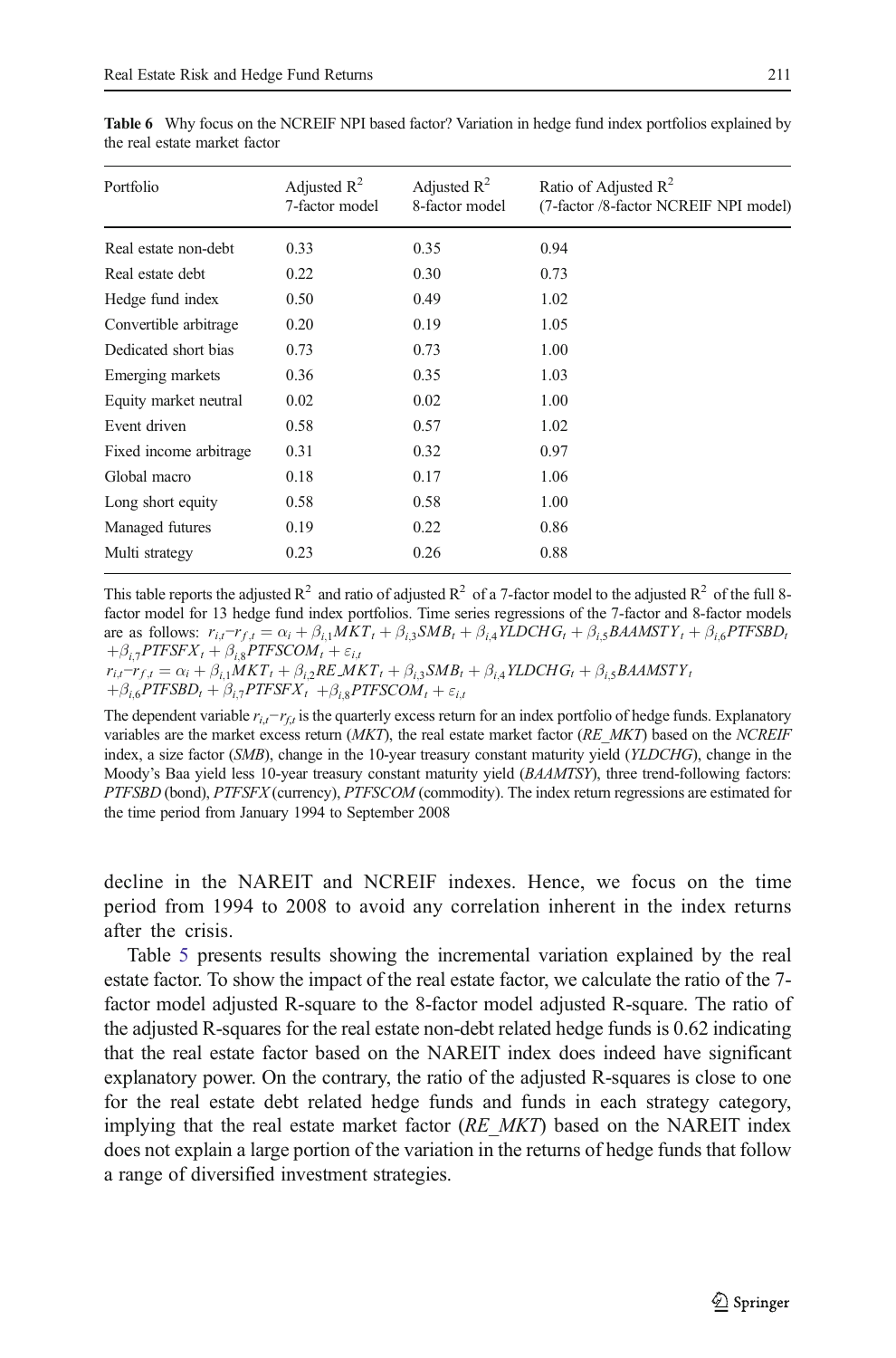Next, Table [6](#page-14-0) presents results showing the incremental variation explained by the real estate factor based on the NCREIF NPI index. For the real estate debt hedge funds, the adjusted R-square from the 7-factor model is 0.22, while the adjusted R-square from the 8-factor model is 0.30. The ratio of the two adjusted R-squares is 0.73, and the improvement in the fitting result (e.g., the 8-factor model over the 7-factor model) is significant. For the strategies of Managed Futures and Multi-Strategy, we also note that including the NCREIF NPI based real estate factor improves the fitting result of the 7 factor model. However, for the other hedge fund strategies, adding the NCREIF NPI index does not lead to a significant improvement in the fitting result as the ratios of the 7-factor and the 8-factor models are close to one.

Overall, this section presents evidence that the NAREIT or NCREIF NPI based factors explain the returns of hedge funds that explicitly follow a real estate investment strategy. Taken together, the construction of the real estate market factor and its relation with various diversified hedge fund index returns points to the existence of a real estate component that explains the returns of hedge funds that follow a real estate investment strategy.

#### Do Hedge Fund Strategies Systematically Use Real Estate Investments?

Using our empirical identification of funds that follow a real estate investment strategy, we now focus on answering the question: Do certain hedge fund strategies systematically use real estate investments? However, before comparing hedge funds across exposure to the direct versus securitized real estate market or across varying levels of exposure to the real estate market, we control for other potential fund characteristics that may influence our final inference. First, we use a one-to-one matched sample procedure to identify hedge funds that have similar exposure across the conventional seven risk factors but different levels of exposure to the securitized or direct real estate market. Specifically, we perform the following matching procedure:

- Step 1 For each hedge fund among the group of real estate loading funds, estimate the Fung-Hsieh 7-factor model and preserve betas of each factor.
- Step 2 Estimate the 7-factor model for each non-real estate loading hedge fund and retain the betas corresponding to each risk factor.
- Step 3 For a given fund  $i$  in the group of real estate loading funds, compute the distance score statistic for each fund  $j$  in the group of funds without real estate exposure:

$$
Score_{i,j} = \left(\frac{\beta_{MKT,i} - \beta_{MKT,j}}{0.5(\beta_{MKT,i} + \beta_{MKT,j})}\right)^2 + \left(\frac{\beta_{SMB,i} - \beta_{SMB,j}}{0.5(\beta_{SMB,i} + \beta_{SMB,j})}\right)^2
$$
  
+ 
$$
\left(\frac{\beta_{YLDCHG,i} - \beta_{YLDCHG,j}}{0.5(\beta_{TIDCHG,i} + \beta_{YLDCHG,j})}\right)^2 + \left(\frac{\beta_{BAMMSTY,i} - \beta_{BAMMSTY,j}}{0.5(\beta_{BAMMSTY,i} + \beta_{BAMMSTY,j})}\right)^2
$$
  
+ 
$$
\left(\frac{\beta_{PTFSPD,i} - \beta_{PTFSPD,j}}{0.5(\beta_{PTFSPD,i} + \beta_{PTFSPD,j})}\right)^2 + \left(\frac{\beta_{PTFSFX,i} - \beta_{PTFSFX,j}}{0.5(\beta_{PTFSFX,i} + \beta_{PTFSFX,j})}\right)^2
$$
  
+ 
$$
\left(\frac{\beta_{PTFSCOM,i} - \beta_{PTFSCOM,j}}{0.5(\beta_{PTFSCOM,i} + \beta_{PTFSCOM,j})}\right)^2
$$
(4)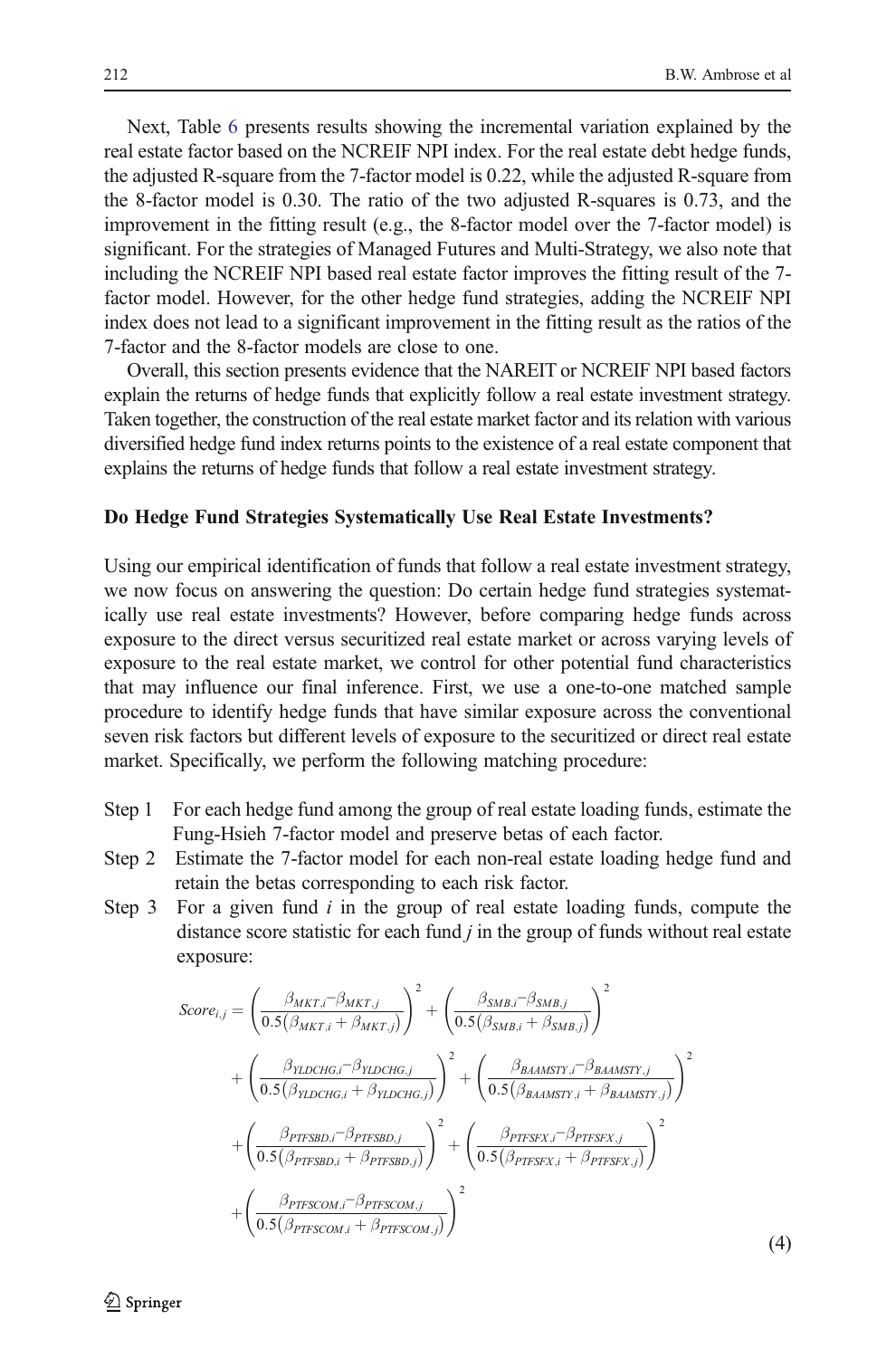|                         | Real estate loading<br>funds $(\%)$ | Matched Non-real estate<br>loading funds $(\% )$ | Difference<br>$(p$ -value) |
|-------------------------|-------------------------------------|--------------------------------------------------|----------------------------|
| Convertible arbitrage   | 2.05                                | 1.83                                             | (0.67)                     |
| Dedicated short bias    | 0.00                                | 0.23                                             | (0.25)                     |
| Emerging markets        | 2.21                                | 4.49                                             | (0.00)                     |
| Equity market neutral   | 2.28                                | 2.43                                             | (0.80)                     |
| Event driven            | 4.56                                | 7.30                                             | (0.00)                     |
| Fixed income arbitrage  | 1.52                                | 2.59                                             | (0.05)                     |
| Fund of funds           | 54.83                               | 46.77                                            | (0.00)                     |
| Global macro            | 2.21                                | 1.67                                             | (0.32)                     |
| Long/Short equity hedge | 20.23                               | 20.08                                            | (0.92)                     |
| Managed futures         | 3.80                                | 5.17                                             | (0.09)                     |
| Multi-strategy          | 6.31                                | 7.45                                             | (0.25)                     |
| N                       | 1,315                               | 1,315                                            |                            |

Table 7 Percentages of real estate loading funds in each strategy category: a matched sample comparison

For the pair-wise sample of 1,315 funds with real estate exposure and 1,315 funds without real estate exposure, we report the percentages of funds in each strategy category. Funds that load on the NAREIT or NCREIF NPI residual factors are classified as funds with real estate exposure. Funds without real estate exposure do not load on any of the two real estate measures. The values in the second and third columns are percentage of funds that correspond to the investment strategy in the first column. N is the number of funds. The last column indicates the p-value of the Z-test for equality of proportions for columns indicated. The number of matched funds is based on a one to one matching procedure. Hence, we have 1,315 matched funds with and without real estate exposure that satisfy the matching rule

- Step 4 Select fund j\* that yields the lowest score,  $j^* \in [1, 2, ..., J]$  and classify funds i,  $i^*$  as a matched pair.
- Step 5 Repeat steps 1-4 for each fund  $i$  in the group of real estate loading funds with replacement for fund j.

The procedure matches one-for-one 1,315 real estate hedge funds with 1,315 non real estate hedge funds. Additionally, we contrast 532 NCREIF NPI loading with 532 NAREIT loading funds.<sup>12</sup> The procedure ensures that hedge funds have similar risk characteristics based on the 7-factor model, but different real estate risk exposure. Hence, any inference thus drawn can be attributed to the level of real estate risk.

We first examine in Table 7 the proportion of funds within each strategy classification that have significant real estate factor loadings. In 5 out of the 11 classification categories, real estate fund representation differs from the matched sample of funds without real estate exposure. We find that a higher proportion of funds without real estate exposure follow the "Emerging Markets", "Event Driven", "Fixed Income Arbitrage" and "Managed Futures" strategies. Also, a larger proportion of funds with

<sup>&</sup>lt;sup>12</sup> The number of matched funds is based on a one-to-one matching procedure. Hence, we have 1,315 matched funds with real estate exposure, and 532 matched NCREIF NPI loading and NAREIT loading funds that satisfy the matching rule. Six funds have multiple matches with non-real estate funds and thus are excluded from the analysis in this section.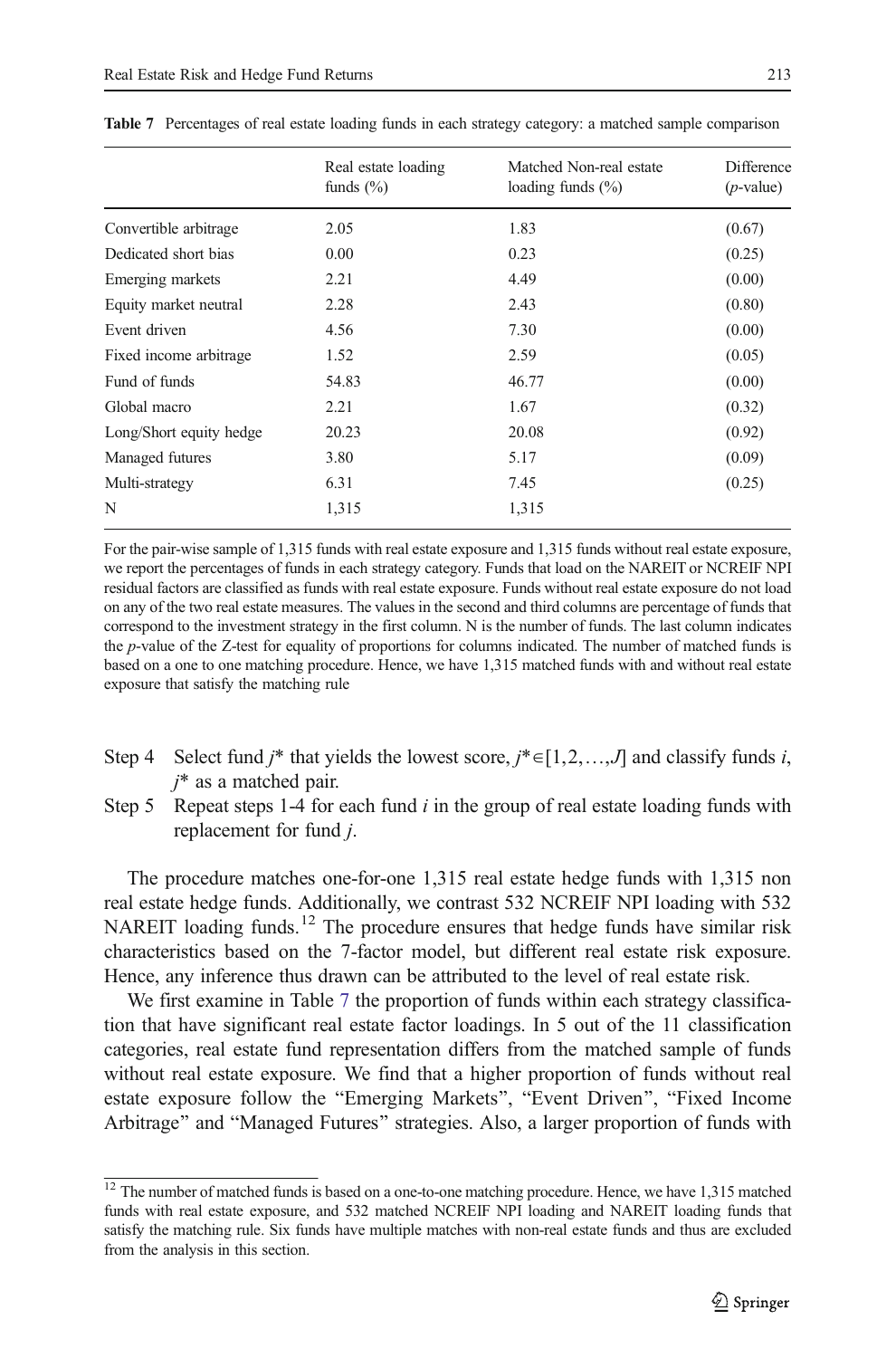real estate exposure follow the "Fund of Funds" strategy. As a result, it appears that the real estate loading funds are not clustered primarily among any specific strategy classification.

In Table 8, we compare the strategy classifications based on the individual real estate index loadings to determine if there are systematic differences in fund categories with respect to direct (NCREIF based) versus indirect (NAREIT based) real estate exposure for those matched funds that are classified as funds with real estate exposure. We report percentages of hedge funds that load on the NCREIF NPI based factor and on the NAREIT based factor. We find that 51.9 % of hedge funds that are classified as having exposure to direct real estate (NCREIF) have an investment strategy classification of "Fund of funds". This increases to 58.3 % for funds that load on the NAREIT based factor. Furthermore, we see that  $13.7\%$  of the "Long/Short Equity Hedge" funds with significant real estate exposure load on the direct real estate factor while 24.4 % load on the NAREIT factor. In contrast, we see that funds with significant real estate exposure that are classified as "Convertible Arbitrage", "Event Driven", "Fixed Income Arbitrage", and "Managed Futures" have significantly higher exposure to direct real estate (NCREIF NPI), whereas funds that are classified as "Long/Short Equity" have significantly higher exposure to indirect real estate (NAREIT) versus direct real estate investment. In conclusion, while the comparison of funds across levels of real estate exposure reveals a differential classification over hedge fund strategies, the empirical strategy reveals that hedge funds that follow a real estate strategy are not predominantly classified in any specific strategy.

|                         | <b>NCREIF</b> loading<br>(NPI) funds $(\%$ ) | NAREIT loading<br>funds $(\%)$ | Difference<br>$(p-value)$ |
|-------------------------|----------------------------------------------|--------------------------------|---------------------------|
| Convertible arbitrage   | 4.32                                         | 0.75                           | (0.00)                    |
| Dedicated short bias    | 0.00                                         | 0.00                           | (1.00)                    |
| Emerging markets        | 2.44                                         | 3.76                           | (0.22)                    |
| Equity market neutral   | 2.63                                         | 1.50                           | (0.20)                    |
| Event driven            | 7.71                                         | 2.82                           | (0.00)                    |
| Fixed income arbitrage  | 3.01                                         | 0.00                           | (0.00)                    |
| Fund of funds           | 51.88                                        | 58.27                          | (0.04)                    |
| Global macro            | 2.44                                         | 1.32                           | (0.18)                    |
| Long/Short equity hedge | 13.72                                        | 24.44                          | (0.00)                    |
| Managed futures         | 3.57                                         | 1.13                           | (0.01)                    |
| Multi-strategy          | 8.27                                         | 6.02                           | (0.15)                    |
| N                       | 532                                          | 532                            |                           |

Table 8 Percentages of real estate loading funds in each strategy category: NCREIF versus NAREIT indexes

For each strategy category, this table presents percentages of funds with significant loading on the NCREIF index and on the NAREIT index respectively. The values in the second and third columns are percentage of funds that correspond to the investment strategy in the first column. N is the number of funds. The last column indicates the p-value of the Z-test for equality of proportions for columns indicated. The number of matched funds is based on a one to one matching procedure. Hence, we have 532 matched NCREIF NPI loading and NAREIT loading funds that satisfy the matching rule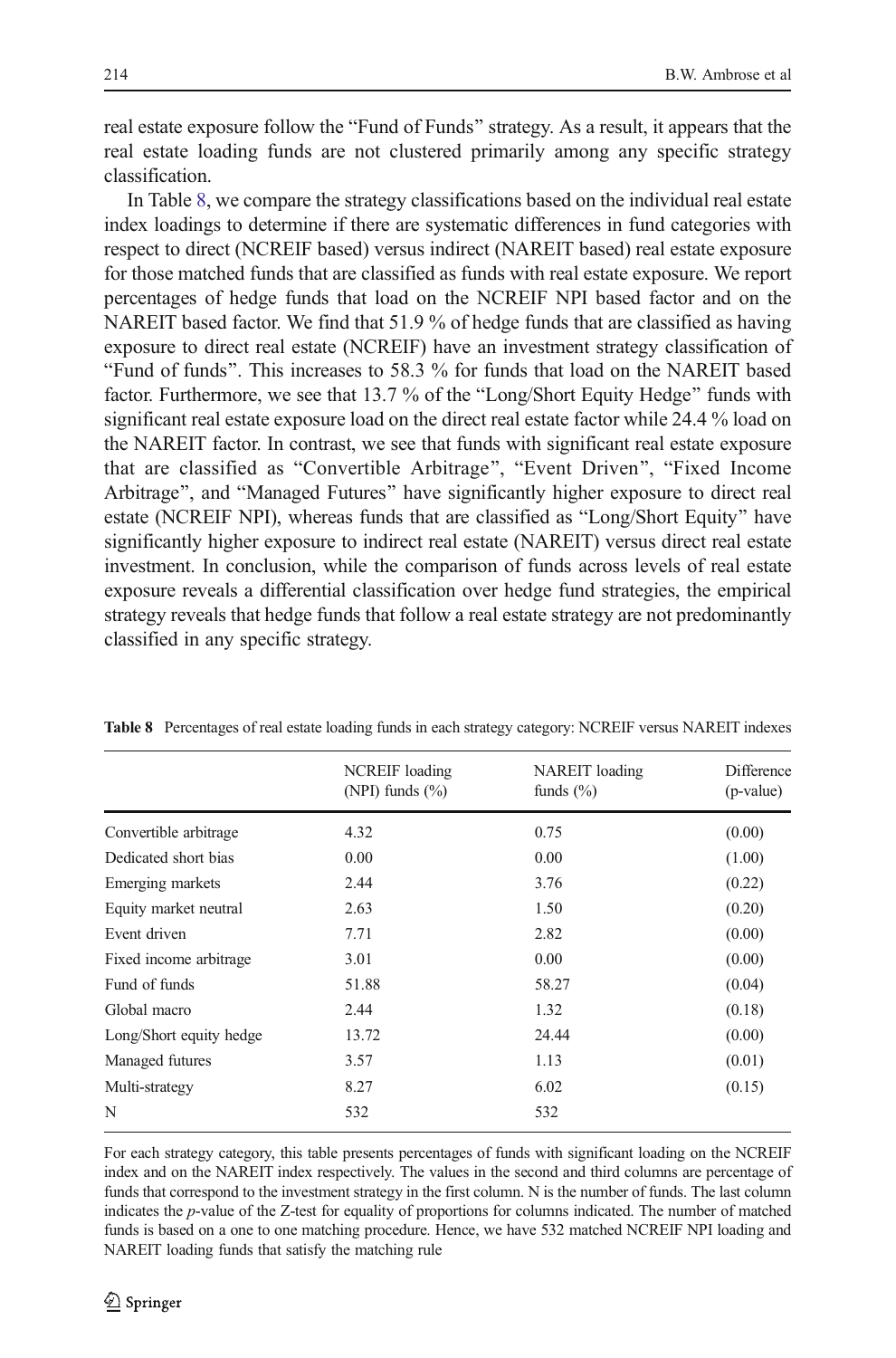|                  | Real estate funds $(\% )$ | Non-real estate funds $(\% )$ | Difference $(p$ yvalue $)$ |
|------------------|---------------------------|-------------------------------|----------------------------|
| Leveraged        | 47.07                     | 46.46                         | (0.76)                     |
| Futures          | 12.83                     | 16.82                         | (0.02)                     |
| Derivatives      | 14.01                     | 17.61                         | (0.04)                     |
| Margin           | 30.88                     | 31.15                         | (0.92)                     |
| FX credit        | 8.31                      | 8.01                          | (0.86)                     |
| Personal capital | 17.19                     | 25.32                         | (0.00)                     |

<span id="page-18-0"></span>Table 9 Comparison of characteristics between real estate and non-real estate hedge funds: A matched sample approach

This table presents the characteristics of funds with and without real estate exposure. Funds that load on the NAREIT and NCREIF NPI are classified as funds with real estate exposure. Funds without real estate exposure do not load on any of the two real estate measures. The values in the second and third columns are percentage of funds that correspond to the characteristic in the first column. The last column indicates the p-value of the Z-test for equality of proportions for columns indicated. The number of matched funds is based on a one to one matching procedure. Hence, we have 1,315 matched funds with and without real estate exposure that satisfy the matching rule

# Real Estate Investment and Fund Characteristics

Next, we examine the differences in fund characteristics based on whether the fund has exposure to direct or indirect real estate as well as the differences in characteristics for real estate and non-real estate hedge funds. Tables 9 and 10 contrast the characteristics of real estate and non-real estate hedge funds. Specifically, Table 9 compares real estate and non-real estate hedge funds based on self-reported use of leverage, investment in other funds, utilization of futures, derivatives, margin borrowing, or foreign exchange credit, and whether managers have "Personal Capital" at stake in the fund.

We find that funds without real estate exposure are as equally leveraged (47 versus 46 %) as the funds with real estate exposure. Non-real estate funds are more likely to use futures contracts (17 versus 13 %) and derivatives (18 versus 14 %) than funds with real estate exposure. Additionally, we find a higher occurrence of principals investing

|                  | NCREIF NPI funds $(\% )$ | NAREIT loading funds $(\% )$ | Difference $(p$ -value) |
|------------------|--------------------------|------------------------------|-------------------------|
| Leveraged        | 49.25                    | 40.41                        | (0.00)                  |
| Futures          | 11.17                    | 13.55                        | (0.34)                  |
| Derivatives      | 13.35                    | 15.06                        | (0.52)                  |
| Margin           | 31.06                    | 27.11                        | (0.25)                  |
| FX credit        | 9.26                     | 11.14                        | (0.41)                  |
| Personal capital | 19.36                    | 17.11                        | (0.34)                  |
|                  |                          |                              |                         |

Table 10 Comparison of characteristics between funds loaded on the NCREIF and NAREIT index

This table presents the characteristics of real estate hedge funds and contrasts funds that load on the NCREIF (NPI) residual or NAREIT residual factors. The values in the second and third columns are percentage of funds that correspond to the characteristic in the first column. The last column indicates the p-value of the Z-test for equality of proportions for columns indicated. The number of matched funds is based on a one to one matching procedure. Hence, we have 532 matched NCREIF NPI loading and NAREIT loading funds that satisfy the matching rule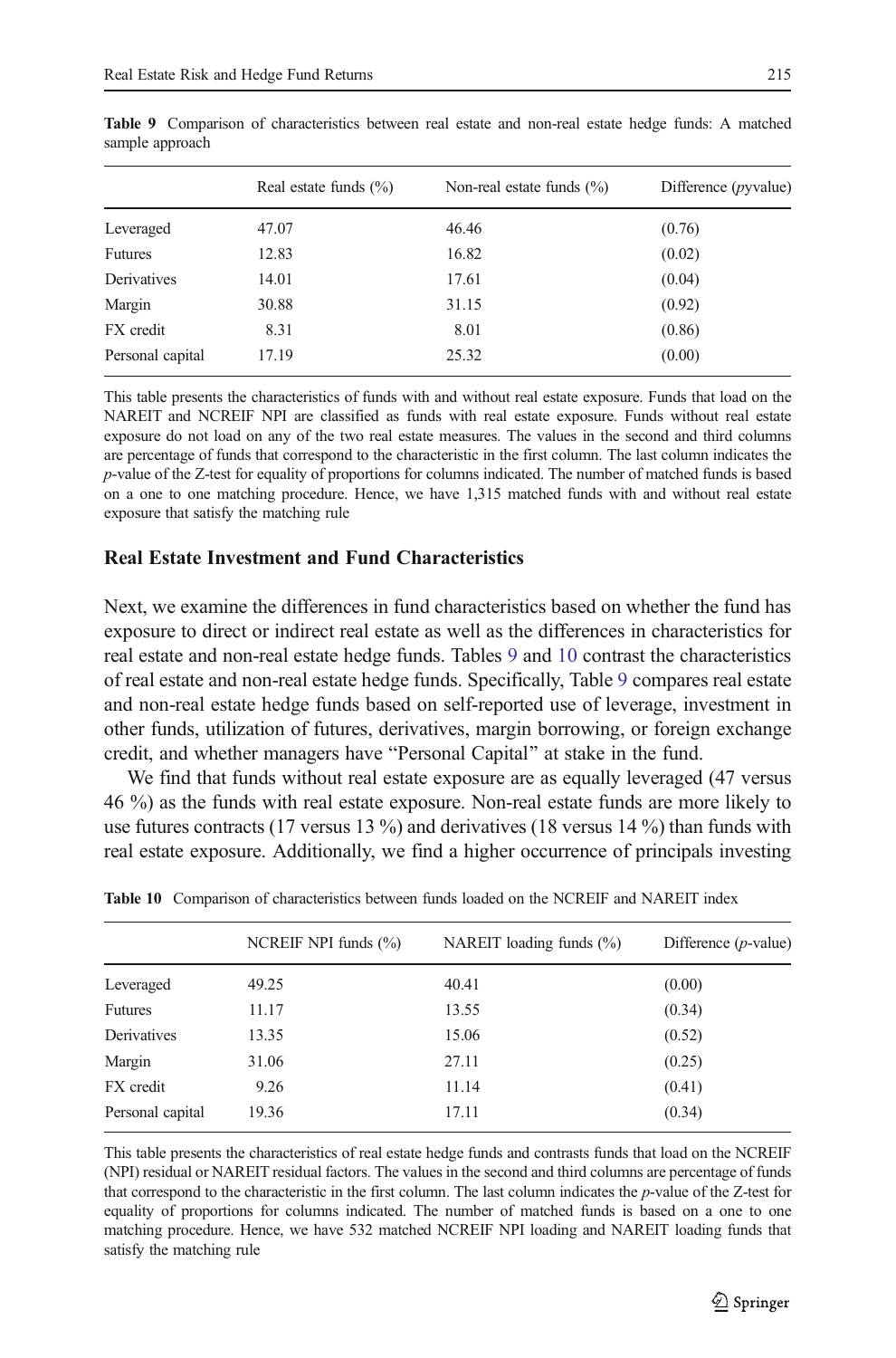personal capital in funds without real estate exposure (25 %) versus funds with real estate exposure (17 %).

Table [10](#page-18-0) reports similar comparisons between funds with real estate exposure that have exposure to direct (NCREIF) or indirect (NAREIT) real estate. NCREIF loading funds are more leveraged (49 versus 40 %) than NAREIT loading funds. The test-statistics for the differences in proportions for the rest of the fund characteristics are not significant. The overall conclusion is that hedge funds with exposure to direct real estate are similar to hedge funds with indirect exposure with regard to reported fund characteristics.

In addition to examining differences in fund characteristics, we also contrast investment criteria across funds with varying real estate exposure. In other words, we test whether real estate exposure is systematically related to individual fund investment criteria such as minimum investment amounts, lock-up and redemption notice periods, as well as fund governance structures involving management fees and leverage.

Table 11 presents the results for the logistic regression where the dependent variable equals one for funds with real estate exposure and zero for funds without real estate exposure. We see that funds with real estate exposure have significantly lower

|                                 | Real estate vs. non-real<br>estate loading indicator | <b>NAREIT vs. NCREIF</b><br>(NPI) loading indicator |
|---------------------------------|------------------------------------------------------|-----------------------------------------------------|
| Intercept                       | 0.5070                                               | 1.1284**                                            |
|                                 | (3.3263)                                             | (0.5082)                                            |
| Log (Min investment)            | $-0.0667***$                                         | $-0.0817*$                                          |
|                                 | (0.0253)                                             | (0.0430)                                            |
| Management fee                  | $0.1608*$                                            | 0.0407                                              |
|                                 | (0.0828)                                             | (0.0909)                                            |
| Incentive fee                   | $-0.0204***$                                         | $-0.0064$                                           |
|                                 | (0.0068)                                             | (0.0116)                                            |
| High water mark                 | $0.3836***$                                          | $-0.5086***$                                        |
|                                 | (0.1140)                                             | (0.1898)                                            |
| Average leverage $(\times 100)$ | $-0.0009*$                                           | $0.0042***$                                         |
|                                 | (0.0005)                                             | (0.0013)                                            |
| Lockup period                   | 0.0029                                               | $-0.0033$                                           |
|                                 | (0.0087)                                             | (0.0152)                                            |
| Redemption notice period        | 0.0022                                               | $0.0072**$                                          |
|                                 | (0.0019)                                             | (0.0030)                                            |
| Pseudo R-square                 | 0.0293                                               | 0.0572                                              |
| N                               | 1,702                                                | 666                                                 |
|                                 |                                                      |                                                     |

|  |  |  |  |  | <b>Table 11</b> Logistic regressions on fund characteristics |
|--|--|--|--|--|--------------------------------------------------------------|
|--|--|--|--|--|--------------------------------------------------------------|

This table reports the binary logistic regressions on the cross-section of measures of estimated real estate exposure. The second column models the probability of being a real estate (NAREIT or NCREIF NPI) loading fund. The third column models the probability of being a NCREIF (NPI) loading fund. The explanatory variables are hedge fund characteristics, such as the logarithm of minimum investment, management fee, incentive fee, high water mark, average leverage, lockup period, and redemption notice period. Standard-errors of the estimated coefficients are reported in parenthesis. \*, \*\*, \*\*\* indicate significance at the 10, 5, and 1 level. The sample sizes differ due to the number of funds reporting across the characteristics of interest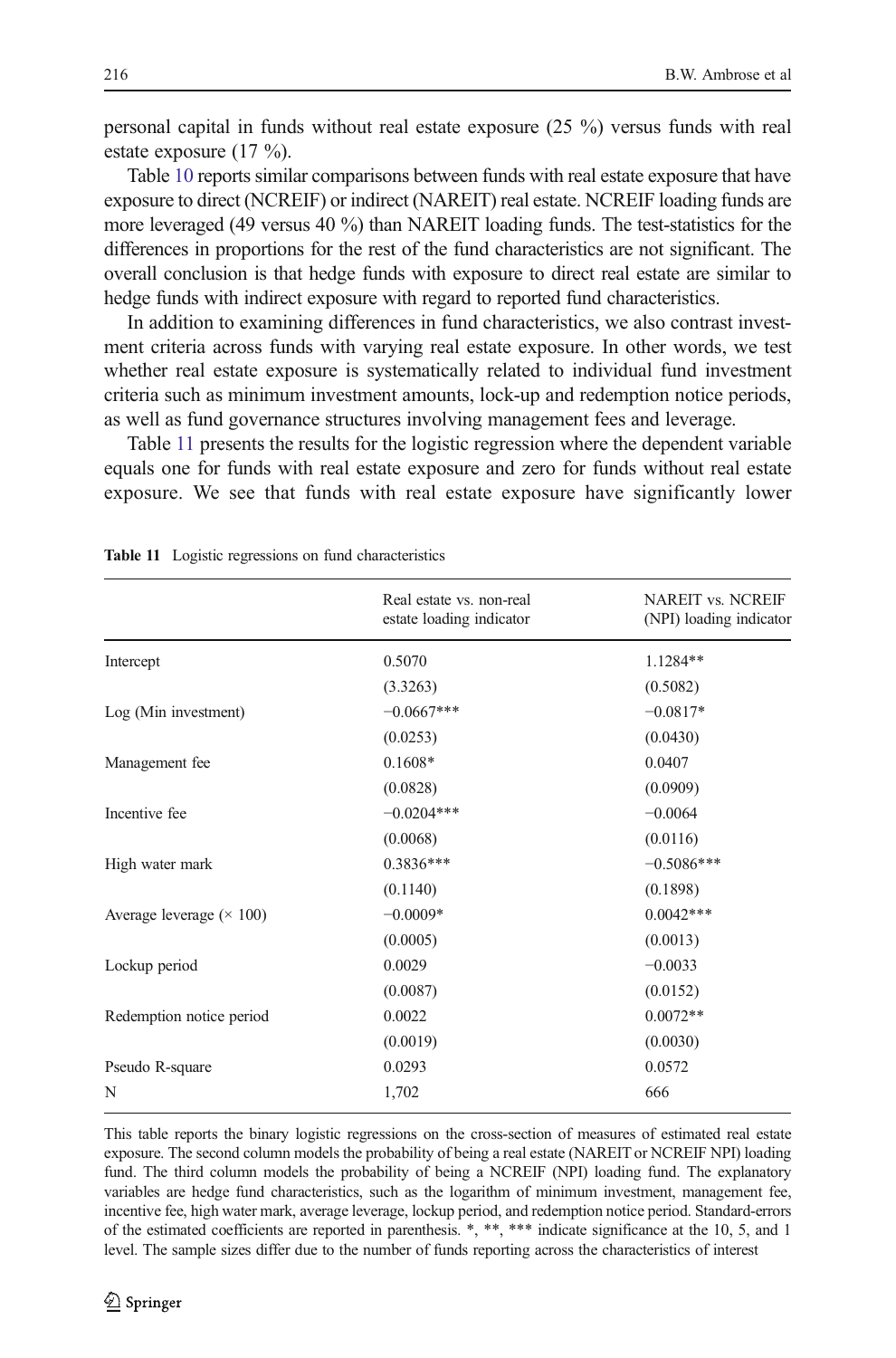minimum investment requirements, higher management fees, lower incentive fees, higher high water marks and lower leverage than funds without real estate exposure. However, we find no significant difference in redemption or lock-up periods. In column (3), we examine differences in direct (NCREIF NPI) and indirect (NAREIT) loading funds. The statistically significant coefficients for redemption notice period indicate that, compared to hedge funds that have exposure to the securitized real estate market, funds that have exposure to direct real estate have longer redemption periods (less account liquidity). Also, compared to hedge funds that have exposure to the securitized market, hedge funds that have exposure to the direct real estate market have lower minimum investment requirements, lower high water marks and higher leverage. The leverage finding is intuitive as direct investment is a channel that enables greater leverage and is not subject to margin requirements.

#### Economic Value of Real Estate Exposure

In the previous sections, we identified hedge funds that have exposure to direct or indirect real estate. Thus, in this section we turn to the question of what is the economic impact of investing across these two groups of hedge funds. To understand the economic impact, we contrast the performance of "tracking" portfolios of real estate hedge funds against portfolios of funds that do not load on the real estate market factors (NAREIT or NCREIF NPI loading).

In each quarter starting from December 1999, we estimate the real estate market factor's coefficient for each fund using the past 24-quarter estimation period, and form two portfolios based on the statistical significance of the real estate market factor's coefficient (5 % level of significance). Hence, we have rolling portfolios for two groups: one portfolio index representing hedge funds that have exposure to the real estate market factor; and the second portfolio index comprising funds that do not load on the real estate market factor.<sup>13</sup> Portfolios are re-balanced every quarter based on the level of real estate exposure measured through the estimated coefficient of the real estate market factor  $(NAREIT MKT<sub>t</sub>,NPI MKT<sub>t</sub>).$ 

Figure [5](#page-21-0) presents a contrast of the economic impact of funds that "track" the direct real estate market (NCREIF NPI) versus those that track the securitized market (NAREIT). Hedge funds that have exposure to direct real estate provided an annualized return of 4.75 %, whereas funds that have exposure to the securitized market provided an annualized return of 4.42 %. Up to September 2008, funds with exposure to direct real estate provided an annualized return of 5.15 %, whereas funds that had exposure to securitized real estate provided an annualized return of 5.35 %.

In Fig.  $6$ , we contrast the economic impact of funds that "track" the real estate market (NAREIT or NCREIF NPI) against those that do not. Hedge funds that have exposure to the real estate market provide an annualized return of 4.47 %, whereas funds that do not have exposure to the real estate market generated an annualized return

<sup>&</sup>lt;sup>13</sup> Since portfolios are adjusted to reflect funds that load and do not load on the real estate market factor, the two portfolios represent hedge funds with varying levels of exposure to the real estate market. The objective is to identify investment skill in selecting real estate exposure. Hence, we do not separate out the positive and negative coefficients of the real estate market factor as this would imply that the portfolio imposes a long or short selection criteria based on past hedge funds' exposure to real estate.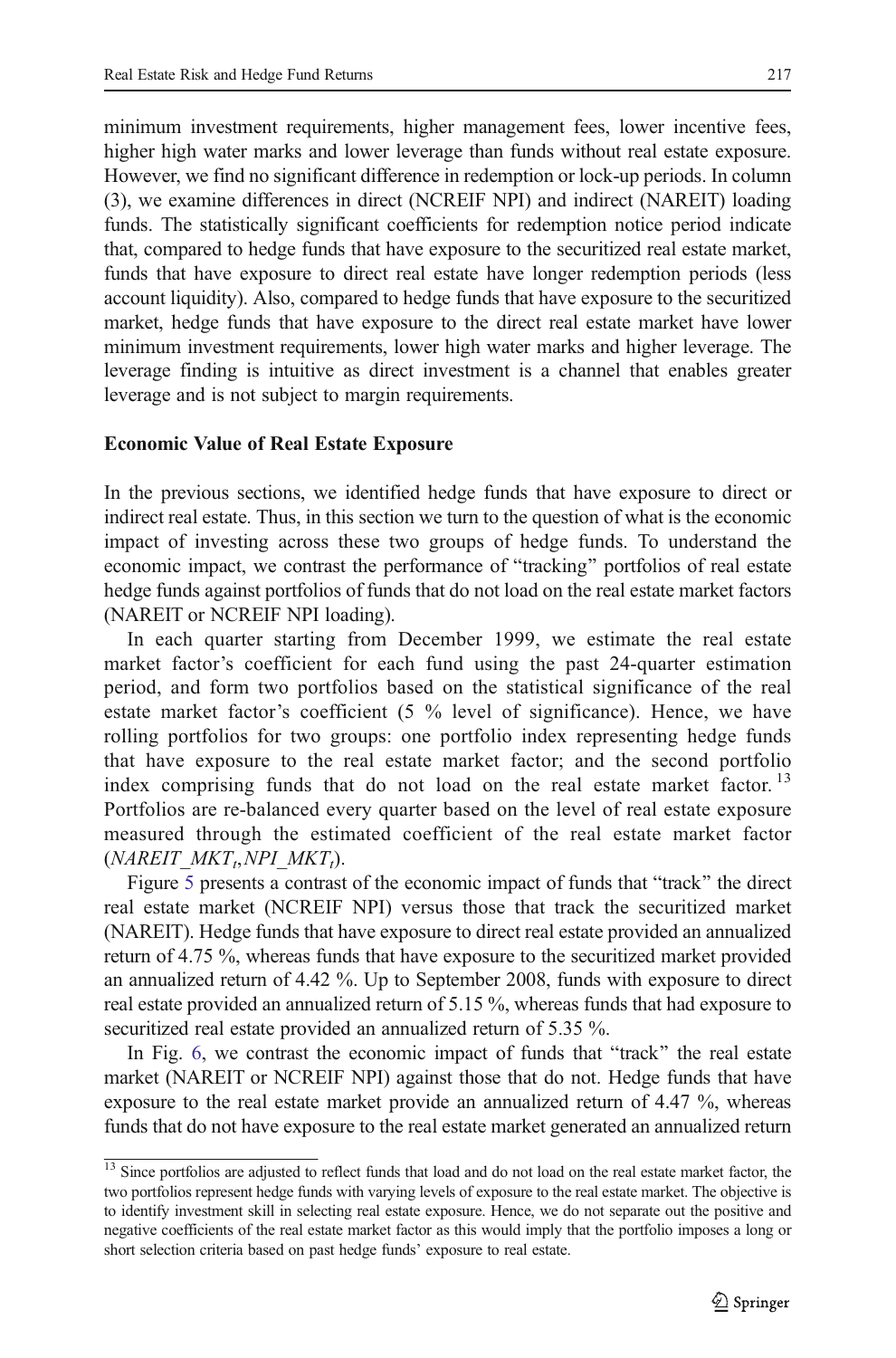<span id="page-21-0"></span>

Fig. 5 Economic Impact of real estate hedge funds. This figure plots the cumulative returns of portfolios consisting of NCREIF NPI loading and NAREIT loading real estate hedge funds. In each quarter starting from December 1999 to December 2012, we form portfolios based on individual hedge funds' real estate exposure, estimated from the previous 24 quarters return



Fig. 6 Economic Impact of real estate hedge funds. This figure plots the cumulative returns of portfolios consisting of real estate loading funds (NCREIF NPI or NAREIT) versus non-real estate loading funds. In each quarter starting from December 1999 to December 2012, we form portfolios based on individual hedge funds' real estate exposure, estimated from the previous 24 quarters return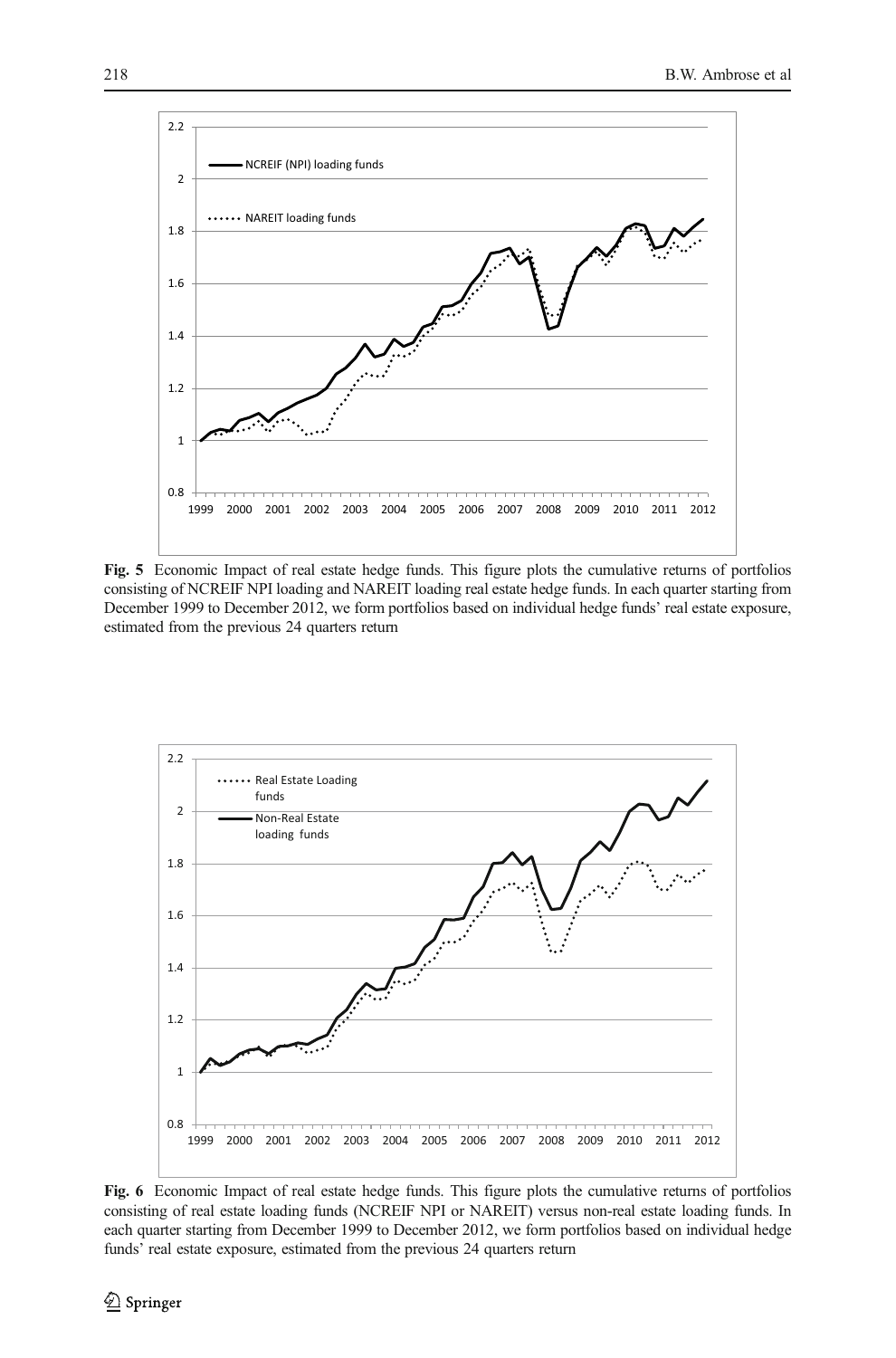|                            |                                          | NAREIT exposure funds NCREIF exposure funds | Spread (NAREIT - NCREIF) |
|----------------------------|------------------------------------------|---------------------------------------------|--------------------------|
| Panel A: Full time period  |                                          |                                             |                          |
| NAREIT vs.<br>NCREIF (NPI) | 0.99                                     | 0.89                                        | 0.10                     |
|                            | (1.29)                                   | (0.93)                                      | (0.13)                   |
|                            | Panel B: Sub-period up to September 2008 |                                             |                          |
| NAREIT vs.<br>NCREIF (NPI) | 1.37                                     | 0.99                                        | 0.38                     |
|                            | (1.36)                                   | (0.72)                                      | (0.39)                   |
|                            |                                          |                                             |                          |

Table 12 Economic value of tracking the real estate market: Evidence from out-of-sample alphas: Direct versus indirect loading on real estate

This table presents the out-of-sample alphas for the portfolios consisting of funds exposed to different measures of real estate. In each quarter, we form two portfolios based on the funds' estimated exposure to the NAREIT and NCREIF indexes from the past 24 quarters (i.e., ranking period) and then hold these portfolios. The table reports the out-of-sample seven-factor alphas (in percent per quarter) estimated from the post-ranking returns. Heteroscedasticity and autocorrelation consistent *t*-statistics are reported in parentheses. \*, \*\*, \*\*\* indicate significance at the 10 %, 5 %, and 1 % level. The sample size for Panels A and B are 52 and 35 quarters, respectively

of 5.82 %. Up to September 2008, funds with exposure to real estate earned an annualized return of 5.26 %, whereas funds that did not have exposure to real estate provided a return of 6.13 %. Overall, we infer that the return of hedge funds marginally differs with investment strategies that vary through the level of real estate exposure.

Next, we examine the question of whether real estate exposure increases the returns to fund investors. To gauge the significance of our direct and indirect real estate measures, we investigate the investment value of selecting portfolios based on varying levels of real estate exposure and estimate the seven-factor model and report each portfolio's "out-of-sample" alpha. Table 12 presents evidence of the economic value of real estate exposure. Specifically, the spread from NAREIT and NCREIF loading based portfolios indicates that the alphas generated by funds that load on direct real estate are not statistically different from the alphas generated by funds loading on indirect real estate. Thus, we conclude that hedge fund exposure to direct or indirect real estate does not provide a differential economic outcome.

Finally, we contrast the investment performance of real estate versus non-real estate hedge funds in Table [13](#page-23-0). We note that only non-real estate loading funds generated statistically significant positive alpha over the full time period. The real estate funds do not generate statistically significant positive alpha. Furthermore, over the sub-period that excludes the convoluting effects of the financial crisis, both real estate and non-real estate funds do not generate statistically significant alpha. In addition, when comparing the performance differential between them, we see that real estate hedge funds and nonreal estate loading fund alphas are not statistically different. As a further robustness check to account for hedge funds that follow a Long/Short strategy, we test for a differential economic impact by excluding funds that have an explicit Long/Short strategy as identified in the TASS investment strategy description.<sup>[14](#page-23-0)</sup> Table 14 presents the economic impact of real estate exposure across hedge funds that do not follow a

<sup>&</sup>lt;sup>14</sup> We thank the anonymous referee for an insightful comment that Long/Short funds may be biasing our results. We present a robustness test based on a sample that excludes Long/Short funds.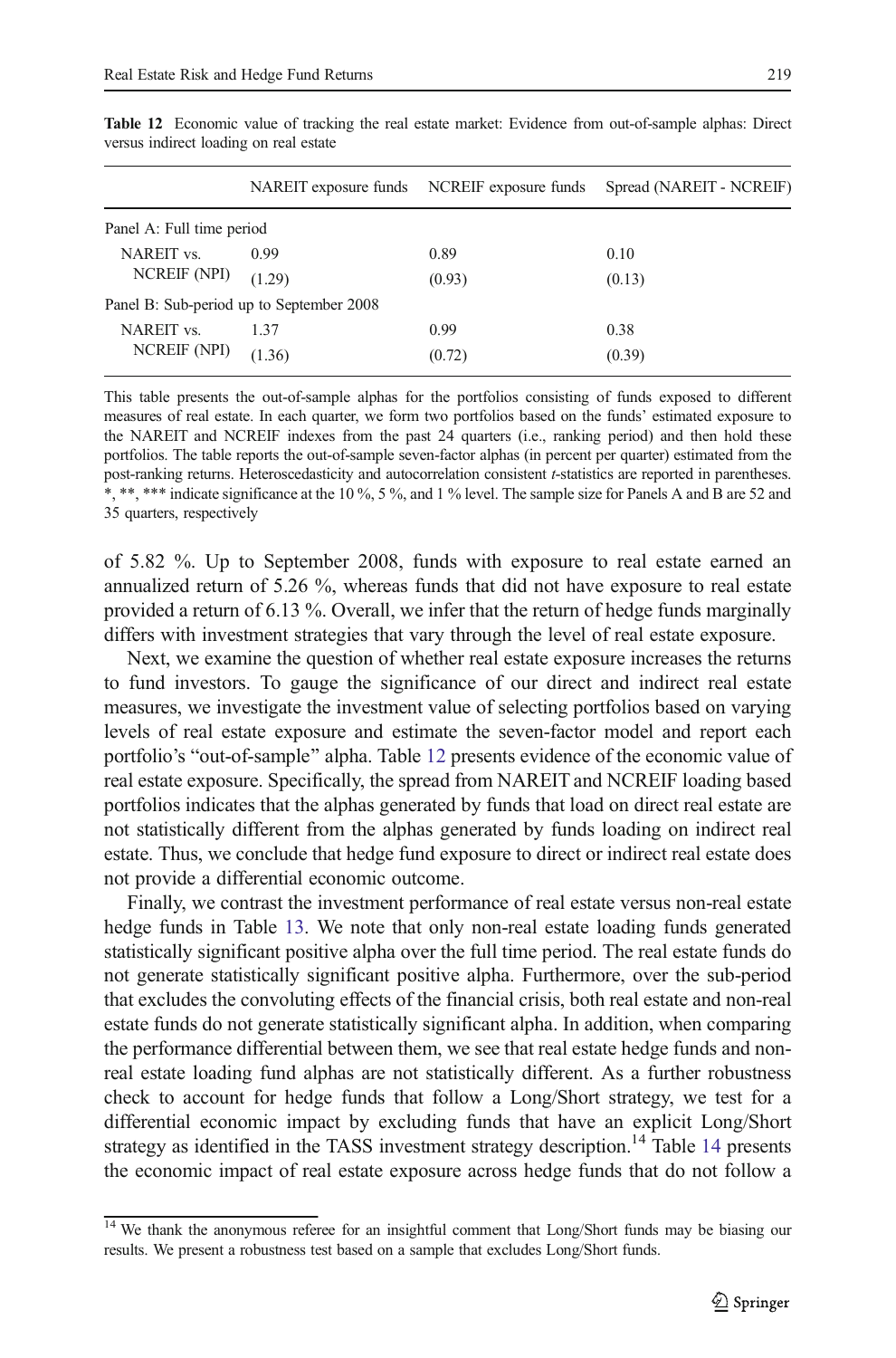|                                          | Real estate<br>loading funds | Non real estate<br>loading funds | Spread<br>(loading vs non-loading) |
|------------------------------------------|------------------------------|----------------------------------|------------------------------------|
| Panel A: Full time period                |                              |                                  |                                    |
| Real estate loading vs.                  | 0.82                         | $2.19**$                         | $-1.37**$                          |
| non-real estate loading                  | (1.07)                       | (2.51)                           | $(-2.46)$                          |
| Panel B: Sub-period up to September 2008 |                              |                                  |                                    |
| Real estate loading vs.                  | 1.02                         | 1.56                             | $-0.54$                            |
| non-real estate loading                  | (0.93)                       | (1.27)                           | $(-0.68)$                          |
|                                          |                              |                                  |                                    |

<span id="page-23-0"></span>Table 13 Economic value of tracking the real estate market: evidence from out-of-sample alphas: Real estate loading versus non-real estate loading funds

This table presents the out-of-sample alphas for the portfolios consisting of funds at different levels of real estate exposure. In each quarter, we form two portfolios based on the funds' estimated exposure from the past 24 quarters (i.e., ranking period) and then hold these portfolios. The table reports the out-of-sample sevenfactor alphas (in percent per quarter) estimated from the post-ranking returns. Heteroscedasticity and autocorrelation consistent *t*-statistics are reported in parentheses. \*, \*\*, \*\*\* indicate significance at the 10, 5, and 1 % level. The sample sizes for Panels A and B are 52 and 35 quarters, respectively

Long/Short strategy. Overall, the results are unchanged from the full sample and the conclusion is that hedge fund exposure to real estate does not represent a source of managerial skill.

One concern is whether our findings are impacted by well-known biases involving dataset construction that may be present in the data. To address this concern, we note that Fung and Hsieh [\(2000\)](#page-28-0) document that data on "fund of hedge funds" can help avoid backfill, selection, and survivorship biases. Thus, to ensure that our findings are robust we test for a differential economic impact using only a sub-sample comprising fund of hedge funds. Table [15](#page-24-0) presents the economic impact of real estate exposure for this subset. The results are consistent with those in Table 14 and thus, the conclusion

|                                                    | Real estate loading funds<br>(less Long/Short funds) | Non real estate loading funds<br>(less Long/Short funds) | Spread (loading)<br>vs non-loading) |
|----------------------------------------------------|------------------------------------------------------|----------------------------------------------------------|-------------------------------------|
| Panel A: Full time period                          |                                                      |                                                          |                                     |
| Real estate loading vs.<br>non-real estate loading | 0.81                                                 | $2.33**$                                                 | $-1.52**$                           |
|                                                    | (1.05)                                               | (2.51)                                                   | $(-2.38)$                           |
| Panel B: Sub-period up to September 2008           |                                                      |                                                          |                                     |
| Real estate loading vs.                            | 1.19                                                 | 1.24                                                     | $-0.05$                             |
| non-real estate loading                            | (1.13)                                               | (0.96)                                                   | $(-0.07)$                           |
|                                                    |                                                      |                                                          |                                     |

Table 14 Economic value of tracking the real estate market: evidence from out-of-sample alphas: Real estate loading versus non-real estate loading funds for sub-sample that excludes Long/Short hedge funds

This table presents the out-of-sample alphas for the portfolios consisting of funds at different levels of real estate exposure. In each quarter, we form two portfolios based on the funds' estimated exposure from the past 24 quarters (i.e., ranking period) and then hold these portfolios. The table reports the out-of-sample sevenfactor alphas (in percent per quarter) estimated from the post-ranking returns. Heteroscedasticity and autocorrelation consistent *t*-statistics are reported in parentheses. \*, \*\*, \*\*\* indicate significance at the 10, 5, and 1 % level. The sample sizes for Panels A and B are 52 and 35 quarters, respectively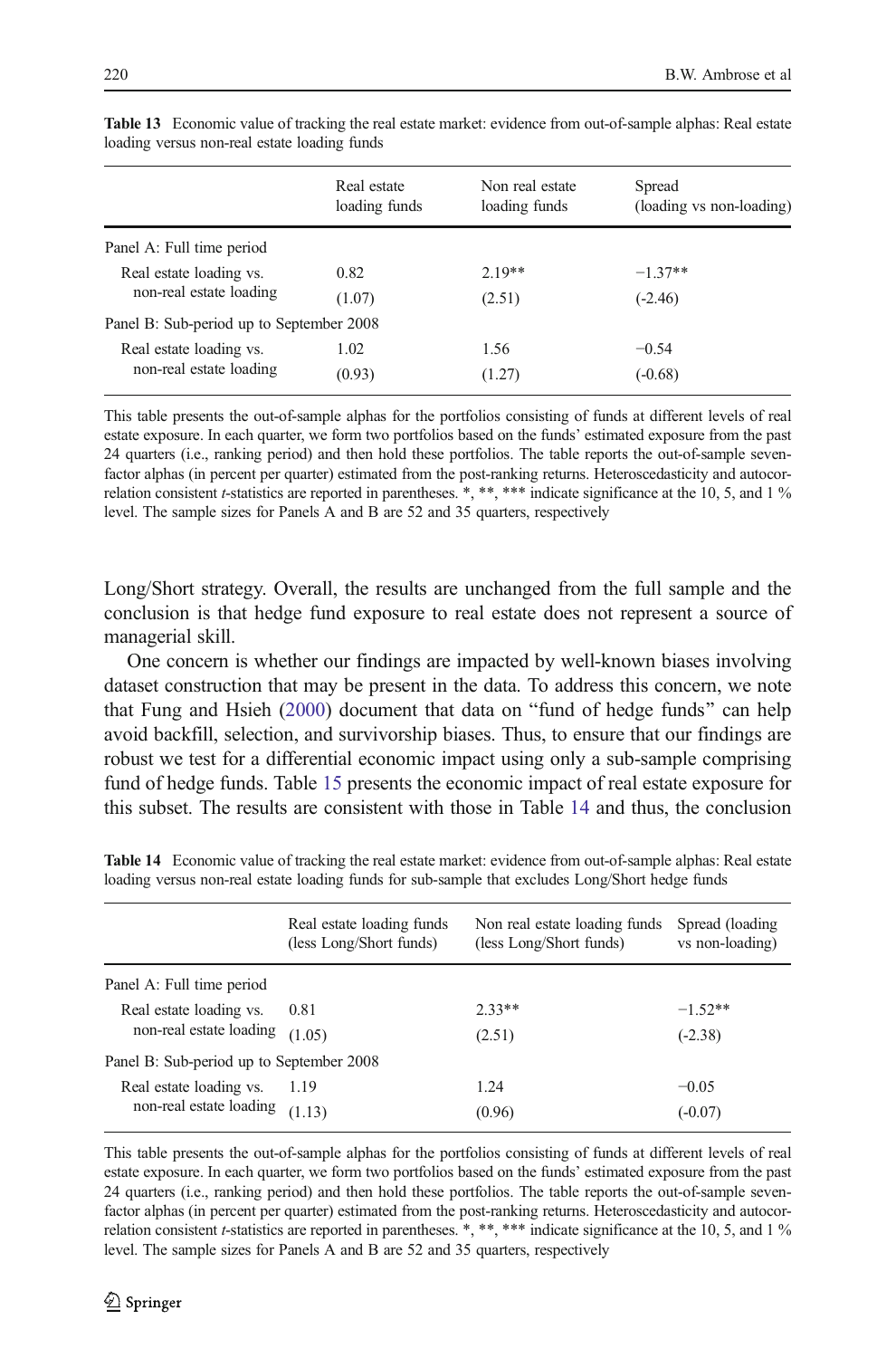|                                          | Real estate loading<br>fund of funds | Non real estate loading<br>fund of funds | Spread<br>(loading vs non-loading) |
|------------------------------------------|--------------------------------------|------------------------------------------|------------------------------------|
| Panel A: Full time period                |                                      |                                          |                                    |
| Real estate loading vs.                  | $-0.04$                              | 1.85                                     | $-1.88***$                         |
| non-real estate loading                  | $(-0.04)$                            | (1.65)                                   | $(-2.93)$                          |
| Panel B: Sub-period up to September 2008 |                                      |                                          |                                    |
| Real estate loading vs.                  | 0.28                                 | 0.44                                     | $-0.16$                            |
| non-real estate loading                  | (0.24)                               | (0.31)                                   | $(-0.26)$                          |

<span id="page-24-0"></span>Table 15 Economic value of tracking the real estate market: evidence from out-of-sample alphas: Real estate loading versus non-real estate loading fund of hedge funds

This table presents the out-of-sample alphas for the portfolios consisting of funds of hedge funds at different levels of real estate exposure. In each quarter, we form two portfolios based on the funds' estimated exposure from the past 24 quarters (i.e., ranking period) and then hold these portfolios. The table reports the out-ofsample seven-factor alphas (in percent per quarter) estimated from the post-ranking returns. Heteroscedasticity and autocorrelation consistent *t*-statistics are reported in parentheses. \*, \*\*, \*\*\* indicate significance at the 10, 5, and 1 % level. The sample sizes for Panels A and B are 52 and 35 quarters, respectively

that hedge fund exposure to real estate does not represent a source of managerial skill remains unchanged. In conclusion, differential level of real estate exposure does not lead to a significantly different economic outcome.

### Robustness Tests

As a robustness check of our methodology of classifying funds as following a real estate strategy, we consider alternative real estate index proxies and contrast the economic impact of hedge funds that "track" the NCREIF Townsend Fund Index that represents the performance of private equity funds following an Opportunistic or Value Added investment strategy. The Opportunistic and Value Added indexes represent the returns of funds that follow a real estate strategy and have a greater risk spectrum relative to the NCREIF NPI index. We construct rolling portfolios across two groups: one portfolio representing hedge funds' returns that are explained by the real estate market factor based on the Opportunistic index and the second portfolio comprising funds that load on the real estate market factor based on the Value Added index. Following the procedure outlined earlier, we estimate the real estate market factor's coefficient for each fund using the prior 24-quarter estimation period and form two portfolios based on the significance of the real estate market factor's coefficient (5 % level) obtained through exposure to alternative index returns. Figure [7](#page-25-0) contrasts the economic impact of funds that "track" the Opportunistic index against funds that track the Value Added index. Hedge funds that have exposure to the Opportunistic index provided an annualized return of 4.52 %, whereas funds that have exposure to the Value Added index generated a marginally lower return of 4.27 %.

Next, Table [16](#page-26-0) reports the out-of-sample alphas for the portfolios consisting of funds that are exposed to different measures of real estate. Panel A reports the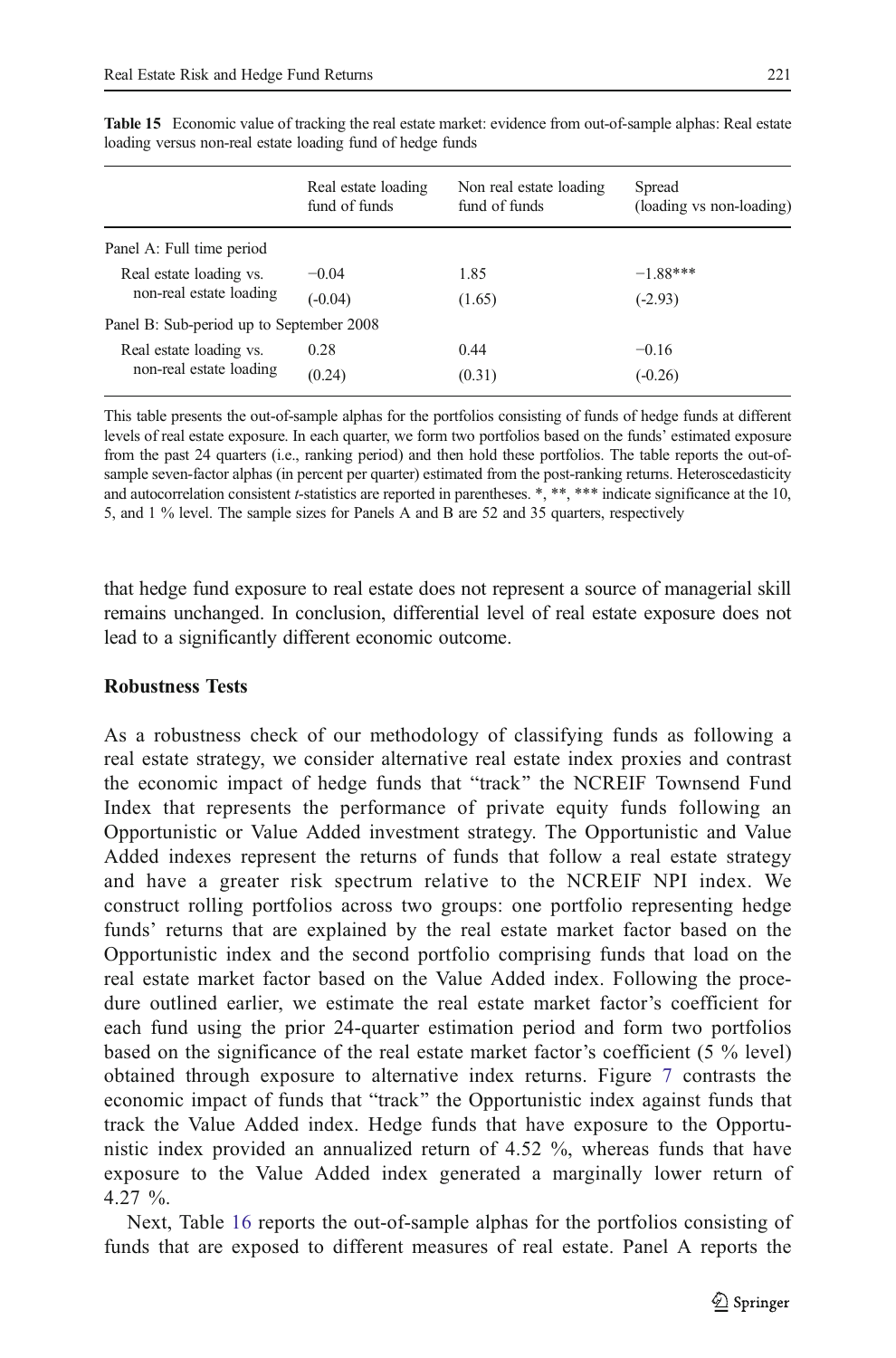<span id="page-25-0"></span>

Fig. 7 Economic Impact of real estate hedge funds that follow a valued added or opportunistic investment strategy. This figure plots the cumulative returns of portfolios consisting of value added funds versus opportunistic hedge funds. In each quarter starting from December 1999 to December 2012, we form portfolios based on individual hedge funds' real estate exposure, estimated from the previous 24 quarters return

alphas estimated over the full sample while Panel B reports the alphas estimated for the sub-period up to September 2008. In Panel A we see that funds with exposure to the NAREIT or NCREIF NPI indexes do not have different alphas than funds that track either the Opportunistic or Value Added NCREIF Townsend Fund indexes. Furthermore, we do not find statistically significant alpha for hedge funds that have exposure to alternative measures of real estate and find no significant difference between the alphas generated by portfolios tracking the Opportunistic and Value Added indexes.

Our results are similar to those of Hartzell et al. ([2010\)](#page-28-0) who study the performance of real estate mutual funds. They document an increase in real estate focused funds from 27 in 1994 to 235 in 2005 and find that only 0.7 % funds earned significant positive alphas. In summary, we find strong evidence that real estate exposure does not add value to fund investors.15 As a result, real estate investment does not appear to be a source of hedge fund alpha and the level of real estate exposure does not reflect hedge fund managerial skill.

<sup>&</sup>lt;sup>15</sup> Since holdings of actual real estate instruments such as mortgage backed securities and collateralized debt obligations are not available, our estimation procedure quantifies the performance of hedge funds through an estimated real estate exposure based method. The Markit ABX indexes may potentially provide an alternative identification method; however, these index returns are available from 2006 onwards and the onset of the financial crisis convolutes the estimation procedure. We also change the measure of direct real estate investment to a factor constructed from the NCREIF Transaction based index (TBI) that accounts for lagged and appraisal based issues inherent in the NCREIF NPI index and note that our results are robust to this alternative measure.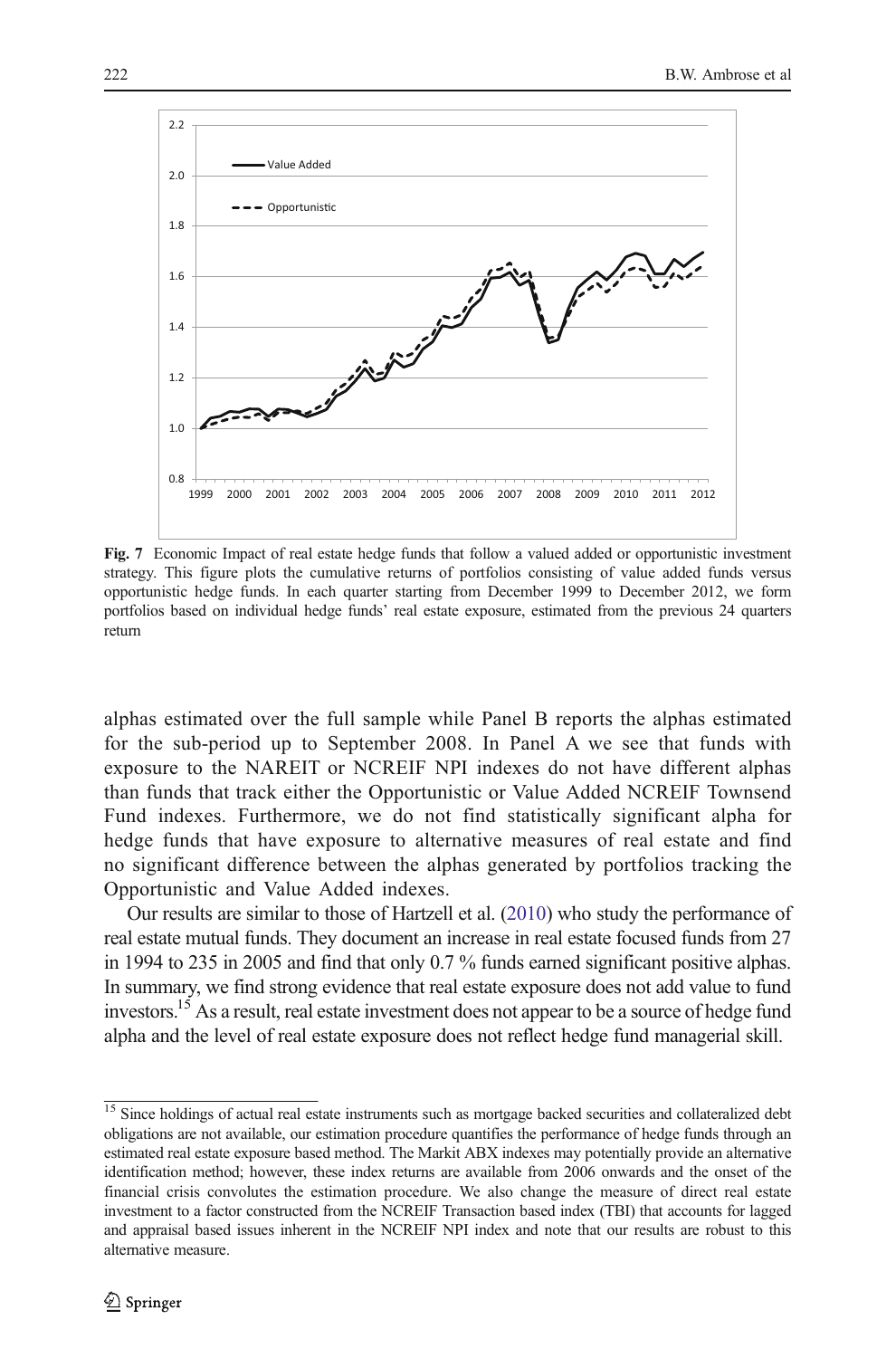|                                          | Index 1<br>exposure funds | Index 2<br>exposure funds | Spread<br>$(Index 1 - Index 2)$ |
|------------------------------------------|---------------------------|---------------------------|---------------------------------|
| Panel A: Full time period                |                           |                           |                                 |
| Index 1 (Value Added) vs.                | 0.68                      | 0.38                      | 0.30                            |
| Index 2 (Opportunistic)                  | (0.64)                    | (0.40)                    | (0.64)                          |
| Index 1 (Value Added) vs.                | 0.68                      | 0.99                      | $-0.31$                         |
| Index 2 (NAREIT)                         | (0.64)                    | (1.29)                    | $(-0.45)$                       |
| Index 1 (Valued Added) vs.               | 0.68                      | 0.89                      | $-0.21$                         |
| Index 2 (NCREIF (NPI))                   | (0.64)                    | (0.93)                    | $(-0.43)$                       |
| Index 1 (Opportunistic) vs.              | 0.38                      | 0.99                      | $-0.61$                         |
| Index 2 (NAREIT)                         | (0.40)                    | (1.29)                    | $(-0.89)$                       |
| Index 1 (Opportunistic) vs.              | 0.38                      | 0.89                      | $-0.51$                         |
| Index 2 (NCREIF (NPI))                   | (0.40)                    | (0.93)                    | $(-0.99)$                       |
| Panel B: Sub-period up to September 2008 |                           |                           |                                 |
| Index 1 (Value Added) vs.                | 0.36                      | 0.39                      | $-0.04$                         |
| Index 2 (Opportunistic)                  | (0.25)                    | (0.29)                    | $(-0.09)$                       |
| Index 1 (Value Added) vs.                | 0.36                      | 1.37                      | $-1.01$                         |
| Index 2 (NAREIT)                         | (0.25)                    | (1.36)                    | $(-1.10)$                       |
| Index 1 (Valued Added) vs.               | 0.36                      | 0.99                      | $-0.63$                         |
| Index 2 (NCREIF (NPI))                   | (0.25)                    | (0.72)                    | $(-1.16)$                       |
|                                          |                           |                           |                                 |

<span id="page-26-0"></span>Table 16 Economic value of tracking the real estate market: evidence from out-of-sample alphas

This table presents the out-of-sample alphas for the portfolios consisting of funds exposed to different measures of real estate. In each quarter, we form 2 portfolios based on the funds' estimated exposure from the past 24 quarters (i.e., ranking period) and then hold these portfolios. The table reports the out-of-sample seven-factor alphas (in percent per quarter) estimated from the post-ranking returns. Heteroscedasticity and autocorrelation consistent *t*-statistics are reported in parentheses. \*, \*\*, \*\*\* indicate significance at the 10, 5, and 1 % level. The sample size for Panels A and B are 52 and 35 quarters, respectively

0.39 1.37 −0.98  $(0.29)$   $(1.36)$   $(-1.11)$ 

 $0.39$   $-0.60$  $(0.29)$   $(0.72)$   $(-0.98)$ 

# **Conclusion**

Index 1 (Opportunistic) vs. Index 2 (NAREIT)

Index 1 (Opportunistic) vs. Index 2 (NCREIF (NPI))

In this paper, we explore a new dimension of hedge funds' investment strategy relating to their exposure to the real estate market. Our analysis reveals that 1,321 out of 3,669 hedge funds had significant exposure to the real estate market even though they were not classified as "real estate funds". To evaluate the performance of these funds we construct real estate market factors that proxy for the return in the direct and indirect/securitized real estate market. Through a bootstrap analysis we provide robust evidence that the observed real estate exposure at the individual fund level cannot be attributed to sampling variation. Additionally, we confirm the efficacy of the real estate factors through the lack of variation explained in diversified hedge fund index returns.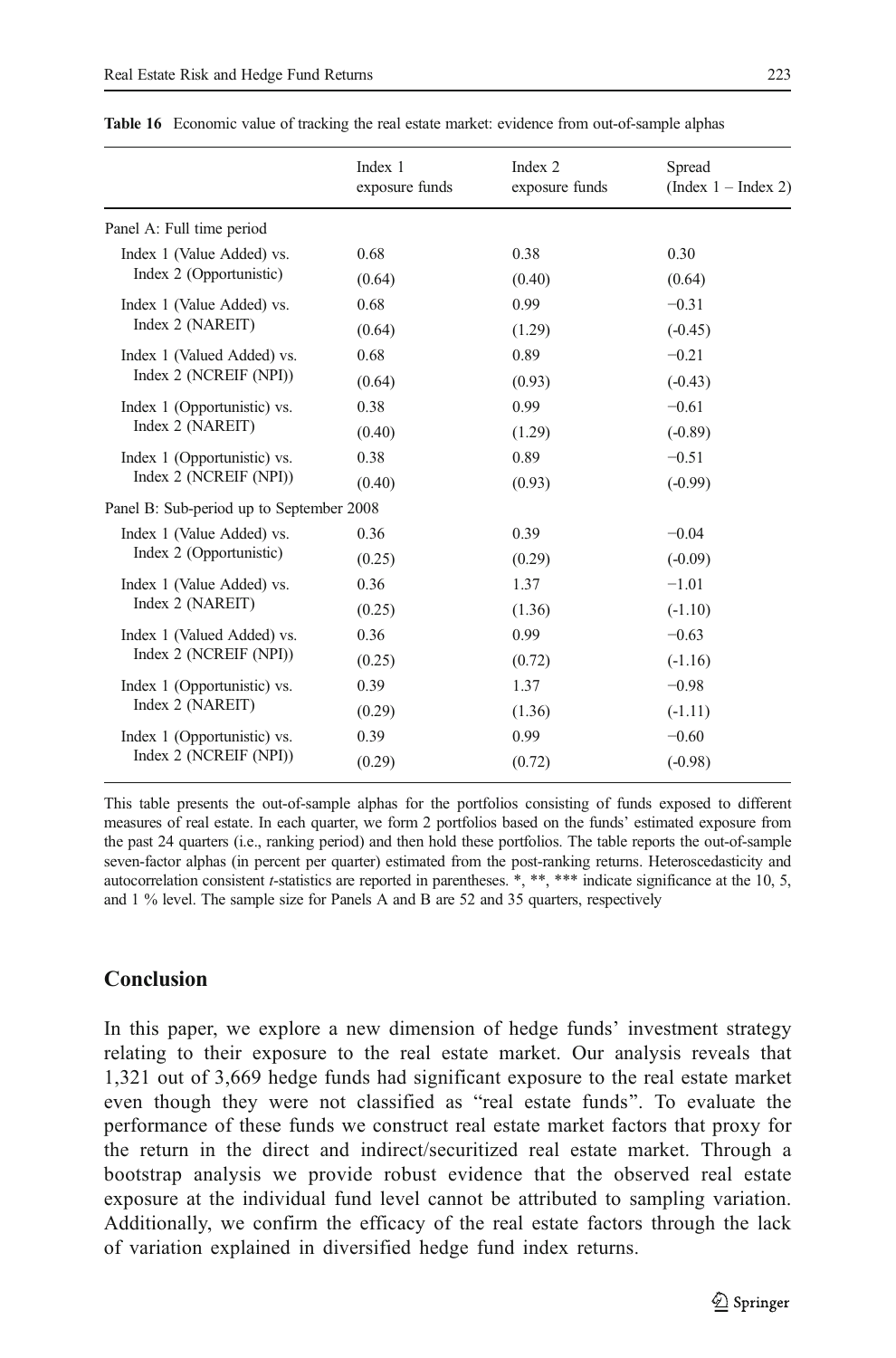We investigate the characteristics of funds that vary with levels of real estate exposure. Most importantly, we control for risk characteristics to ensure comparison across funds that vary only through varying levels of real estate exposure through a matched sample approach. Our matching procedure ensures that any inference thus drawn can be attributed to the level of real estate risk. We document that funds with significant real estate exposure have lower minimum investment requirements, lower incentive fees, similar account liquidity, lower leverage, and higher high water mark levels. Compared to hedge funds that have exposure to securitized real estate, funds with exposure to direct real estate have lower minimum investment requirements, longer redemption periods (less account liquidity), higher leverage, and lower high water marks. We test for the economic impact across funds with varying levels of real estate exposure, and show that funds with significant real estate exposure do not outperform funds that do not have real estate exposure. Contrasting hedge funds based on exposure to the direct or securitized real estate market, we show that exposure to investment strategies based on either source of real estate risk does not provide a differential economic outcome.

While the analysis of hedge fund performance and asset class styles is not new, this is the first study to document the extent to which hedge funds have exposure to real estate based investments. We find that real estate is not a source of hedge fund managerial skill.

# Appendix

Hedge Fund Investment Strategy Descriptions:

- & Convertible Arbitrage: funds that aim to profit from the purchase of convertible securities and subsequent shorting of the corresponding stock.
- Dedicated Short Bias: funds that take more short positions than long positions and earn returns by maintaining net short exposure in long and short equities.
- & Emerging Markets: measures funds that invest in currencies, debt instruments, equities and other instruments of countries with "emerging" or developing markets.
- & Equity Market Neutral: funds take long and short positions in stocks while reducing exposure to the systematic risk of the market.
- & Event Driven funds (Distressed, Multi-Strategy and Risk Arbitrage subsectors): invest in various asset classes and seek to profit from potential mispricing of securities related to a specific corporate or market event.
- & Fixed Income Arbitrage: funds that exploit inefficiencies and price anomalies between related fixed income securities.
- & Global Macro: funds that focus on identifying extreme price valuations and often use leverage in anticipating price movements in equity, currency, interest-rate and commodity markets.
- Long/Short Equity: funds that invest in both long and short sides of equity markets.
- & Managed Futures: funds focus on investing in listed bond, equity, commodity futures and currency markets, globally.
- Multi-Strategy: funds that are characterized by their ability to allocate capital based on perceived opportunities among several hedge fund strategies.